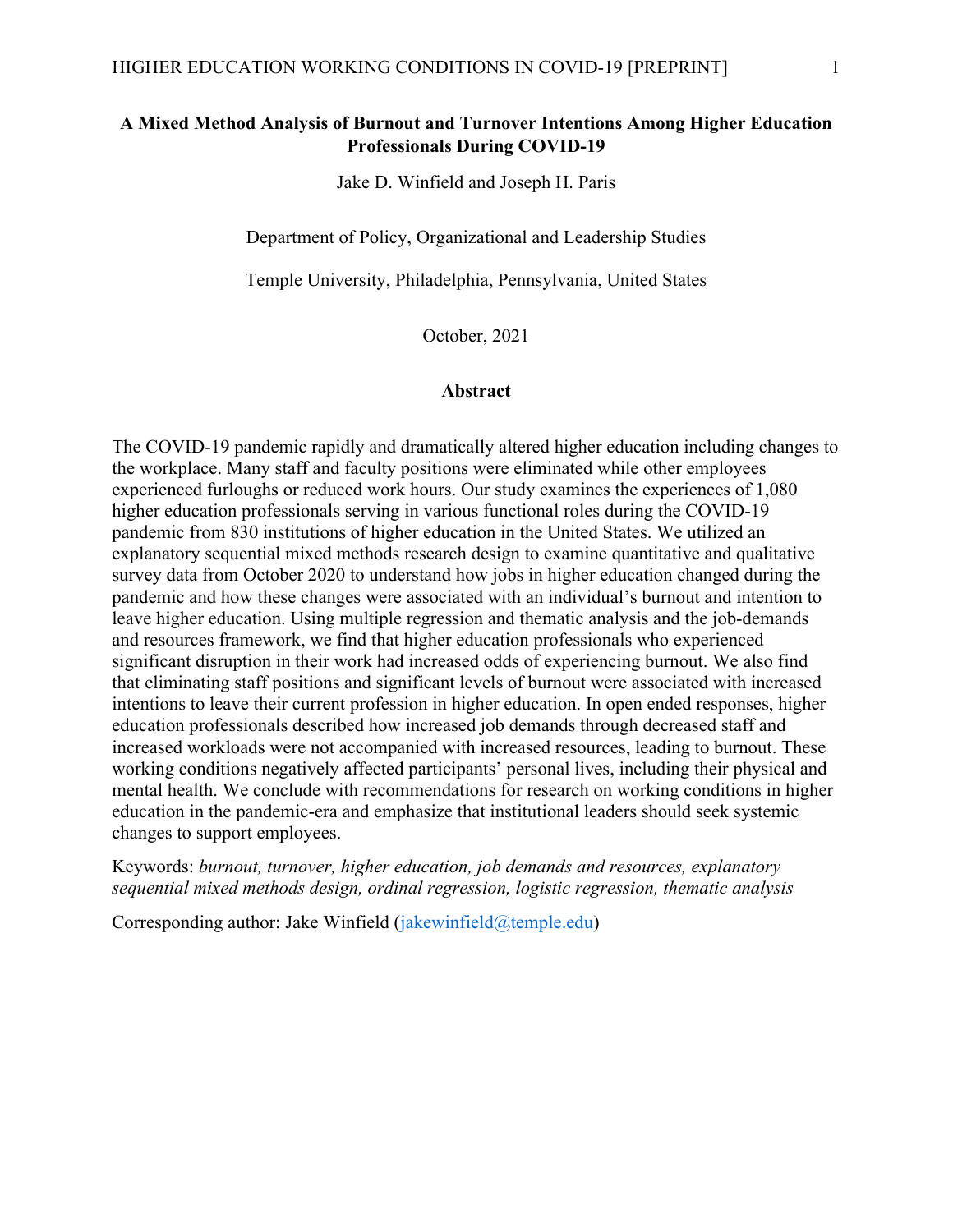"We have broken the backs of the staff who were the last line of defense." - Higher Education Professional, October 2020

The COVID-19 pandemic rapidly and dramatically altered higher education. In early 2020, most higher education institutions transitioned to remote teaching and many employees worked remotely (Turk et al., 2020). Institutions eliminated staff and faculty, implemented furloughs, or reduced work hours (Bauman, 2021; Chronicle of Higher Education, 2020). Researchers have studied the impact of these conditions on teaching and learning (e.g., Mellieon & Robinson, 2021; Rapanta et al., 2020), and college students' experiences and well-being (e.g., Marinoni et al., 2020; Molock & Parchem, 2021; Son et al., 2020). The few studies that have examined the effects of COVID-19 on the experiences of higher education professionals (HEPs) have relied on data from one institution (e.g., Kaleba, 2020; Regehr & Goel, 2020). Functional areas of higher education such as admissions, student affairs, and registrar's offices have historically experienced high rates of employee turnover (Mullen, Malone, et al., 2018), and during the pandemic have been at higher risk of job loss (Bauman, 2021; McGraw et al., 2020). Turnover rates often exceed 50% percent for HEPs (Marshall et al., 2016) and turnover is costly for organizations (O'Connell & Kung, 2007). Thus, it is important to understand the experiences of people in administrative roles across numerous institutions and how COVID-19 may change their working conditions.

In October 2020, the American Association of Collegiate Registrars and Admissions Officers (AACRAO) disseminated a survey (Kilgore, 2020) to HEPs to understand how higher education jobs changed during the pandemic and how these changes were associated with an individual's burnout and intention to leave higher education. We analyzed these data using an explanatory sequential mixed methods design (Creswell & Plano Clark, 2018). First, we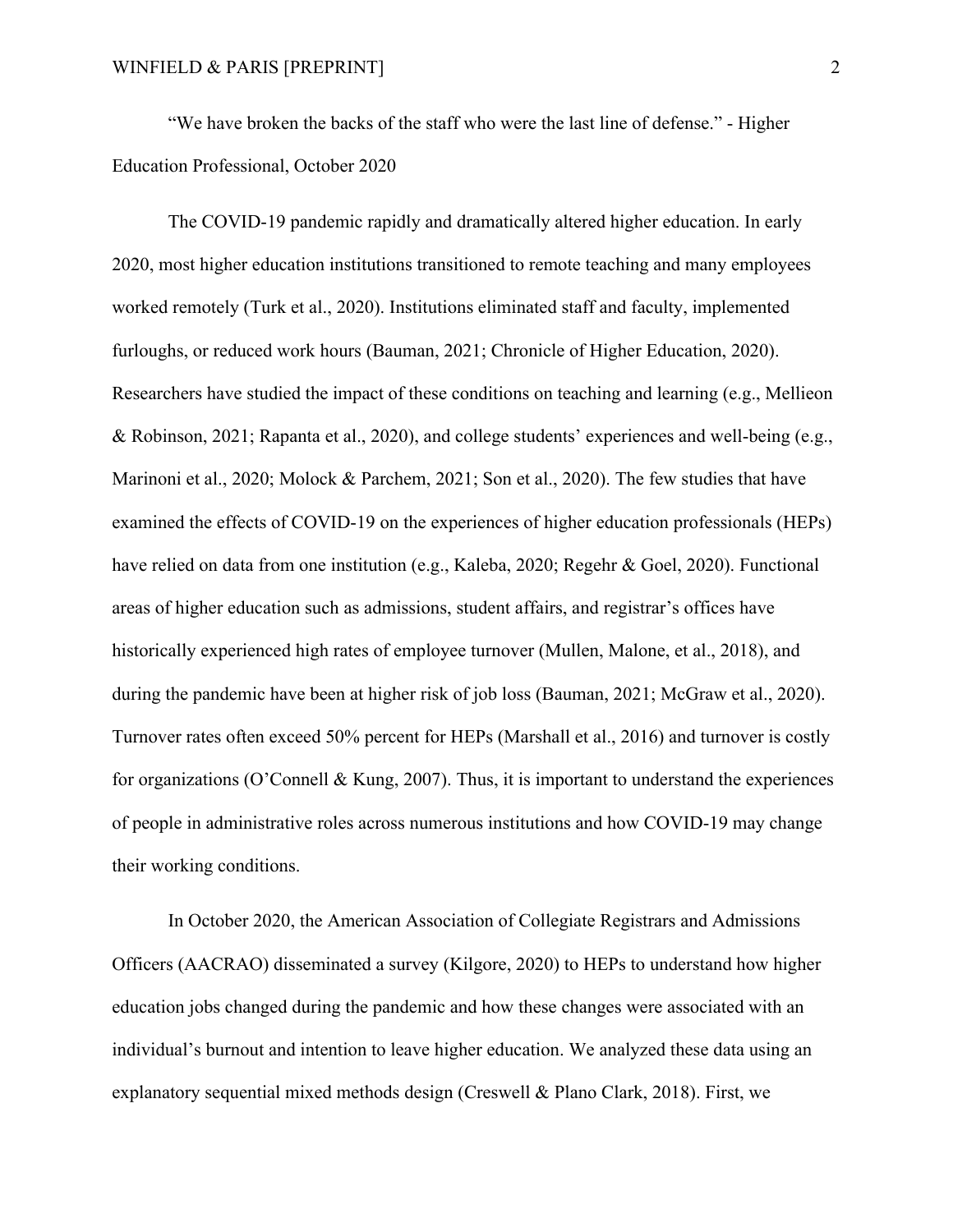conducted multiple regression analyses to estimate the effects of various job demands and resources (Demerouti & Bakker, 2011) on burnout and turnover intention, controlling for institutional characteristics and COVID-19 cases. We find that HEPs who experienced significant disruption in their work had increased odds of experiencing burnout. We also find that eliminating staff positions and significant levels of burnout were associated with increased turnover intensions. Those findings guided our qualitative, thematic analysis (Ryan & Bernard, 2003). Respondents described how burnout stemmed from decreased staff and increased workloads. These working conditions negatively affected participants' personal lives including their physical and mental health and difficulty raising children. Recognizing that addressing burnout requires systemic changes (Peterson, 2020) and that self-care rhetoric cannot address the concerns of HEPs (Squire & Nicolazzo, 2019), we argue that institutional leaders should change policies to address long-standing concerns about working conditions to stem a potential exodus of HEPs (Ellis, 2021; McClure, 2020).

## **Literature Review**

Burnout has been studied in a variety of contexts (e.g., Maslach, 2003; Peterson, 2020; Schaufeli et al., 2009) and has been associated with decreased job satisfaction among HEPs (Brewer & Clippard, 2002). The higher education work environment has many characteristics that can exacerbate employee burnout causing emotional exhaustion, depersonalization, and a diminished sense of personal accomplishment (Maslach, 2003). HEPs can face extreme work obligations that cause or contribute to burnout (Marshall et al., 2016; Mullen, Malone, et al., 2018). These obligations require HEPs in some functional areas to be available beyond typical business hours, including evenings and weekends, to support students (Wilk, 2016). HEPs who provide student services including counseling often have increased levels of burnout (Maslach,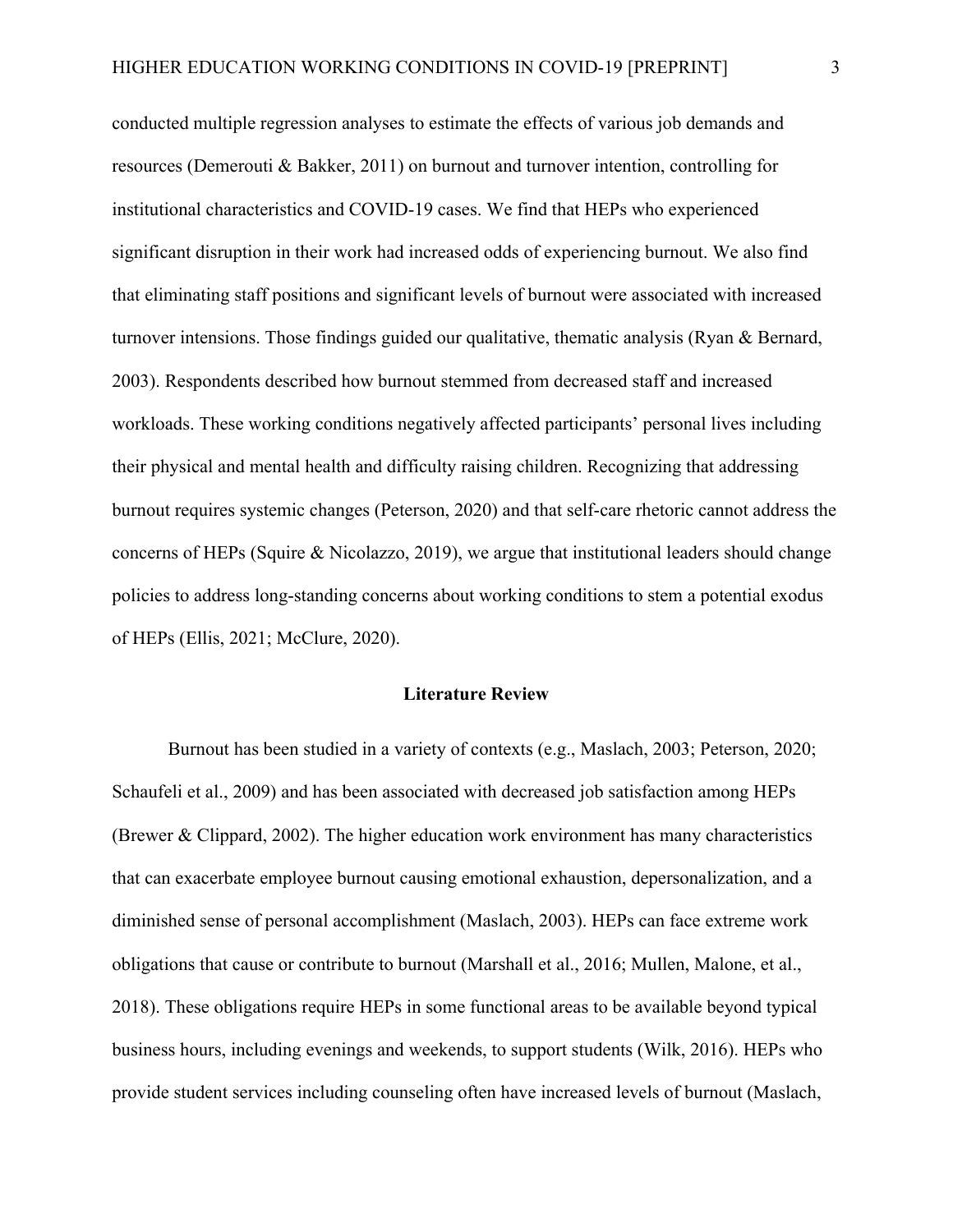2003; Mullen, Blount, et al., 2018; Preston et al., 2021). Anderson (2021) highlights how HEPs with responsibility for promoting diversity, equity, and inclusion experience burnout because of institutional practices that 'burn through' these workers, in part because of increased responsibilities and declining resources. These high levels of burnout and stress among HEPs have also been associated with increased turnover intentions (Mullen, Malone, et al., 2018).

Budget cuts in higher education have negative effects on working conditions. Persistent years of cost-cutting can make lower-level staff feel disillusioned and less willing to find cost saving measures within departments (Romano et al., 2010). Workforce reductions and furloughs can correspond with increased expectations of individuals at multiple levels of an institution's organizational hierarchy, increasing job-related stress (Pelletier et al., 2015; Romano et al., 2010; Szekeres, 2006). When budget cuts decrease staffing levels, layoff survivors can become disengaged (Li & Guthrie, 2015). The threat of budget shortfalls and budget cuts during the pandemic may have impacted HEPs' burnout.

Workplace conditions can have a pervasive impact on individual's personal lives. Recent surveys of HEPs have found that the quality of one's work-life is associated with well-being and quality of life, especially for those who may experience compassion fatigue from serving students (Chessman, 2021; Mudrak et al., 2018; Preston et al., 2021). Children of student affairs professionals have been shown to internalize 'bad days' their parents have at work, indicating that harm stemming from working conditions may extend beyond HEPs themselves (Lehman & Krebs, 2018). This research suggests that what happens in the workplace does not remain isolated but extends into other facets of an individual's life.

The higher education working environment can be stressful for employees, especially in times of instability. We advance research on higher education working conditions by examining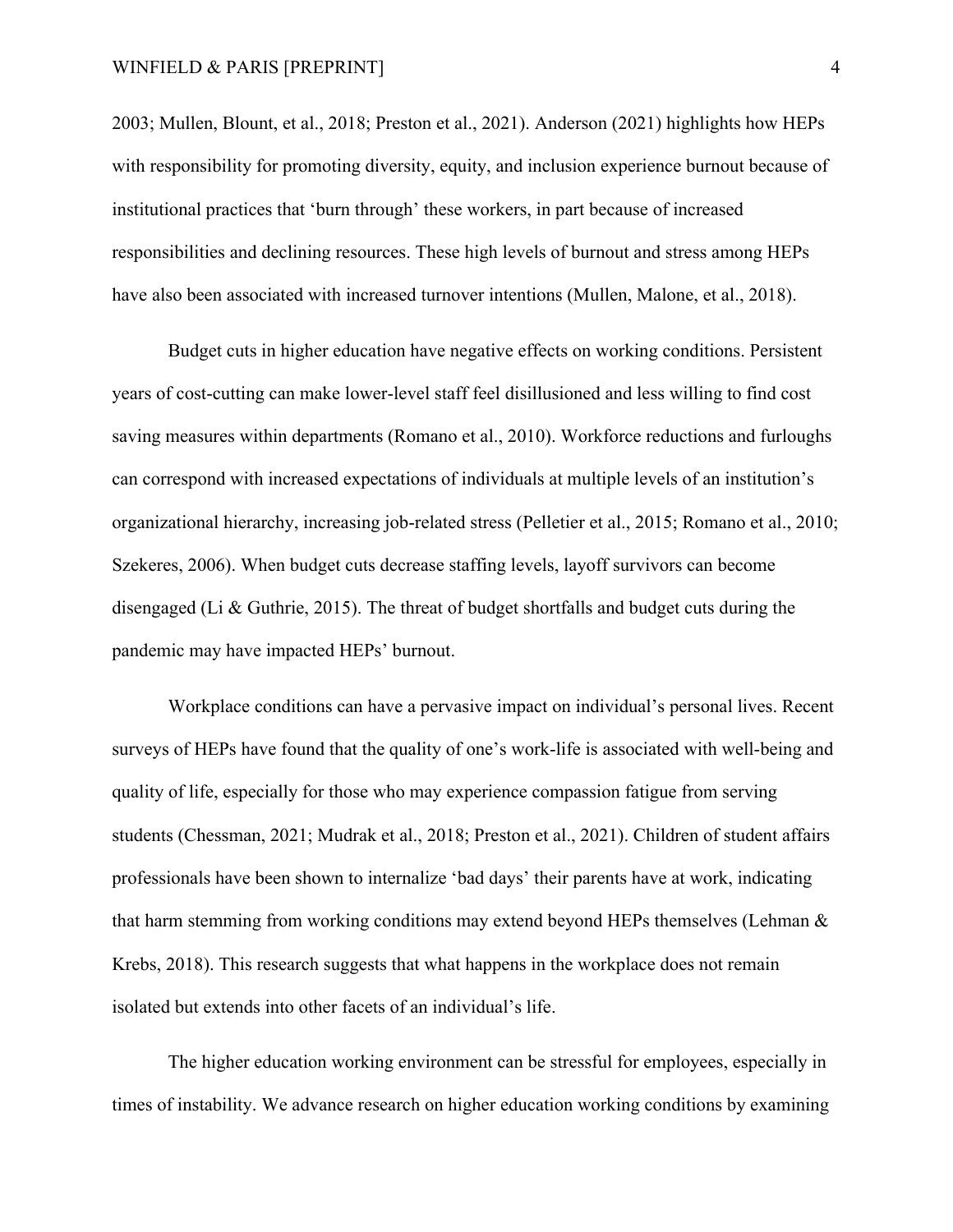how the changes in working conditions caused by the COVID-19 pandemic are associated with burnout and turnover intentions. While previous literature has connected burnout to turnover intentions in higher education (Mullen, Malone, et al., 2018), we consider additional aspects of the working environment while analyzing data across various functional areas, organizational hierarchies, and institutions.

## **Theoretical Framework**

We utilized the job demands-resources (JD-R) model of burnout (Demerouti et al., 2001; Demerouti & Bakker, 2011) as a theoretical framework. Burnout is the result of chronic workplace stress characterized by exhaustion, negative feelings towards one's job, and lack of accomplishment (World Health Organization, 2021). While burnout was originally identified in human services professions, the construct has expanded to include any workplace domain (Schaufeli et al., 2009).

The JD-R framework posits that burnout occurs when job demands are high and job resources are low (Demerouti et al., 2001). Job demands are aspects of jobs that require "sustained physical and/or psychological" effort or skills such as high pressure or irregular work hours (Demerouti & Bakker, 2011, p. 2). Job resources represent aspects of jobs that assist in achieving goals and reduce job demands (Demerouti & Bakker, 2011). As such, the JD-R framework explicitly considers how an individual is situated within the larger work environment.

We extend the JD-R framework by interrogating how burnout is related to one's intention to leave higher education. Burnout among HEPs has been associated with lower job satisfaction (Brewer & Clippard, 2002), lower health quality of life measures (Mudrak et al., 2018; Preston et al., 2021), and increased turnover intentions among student affairs professionals (Mullen,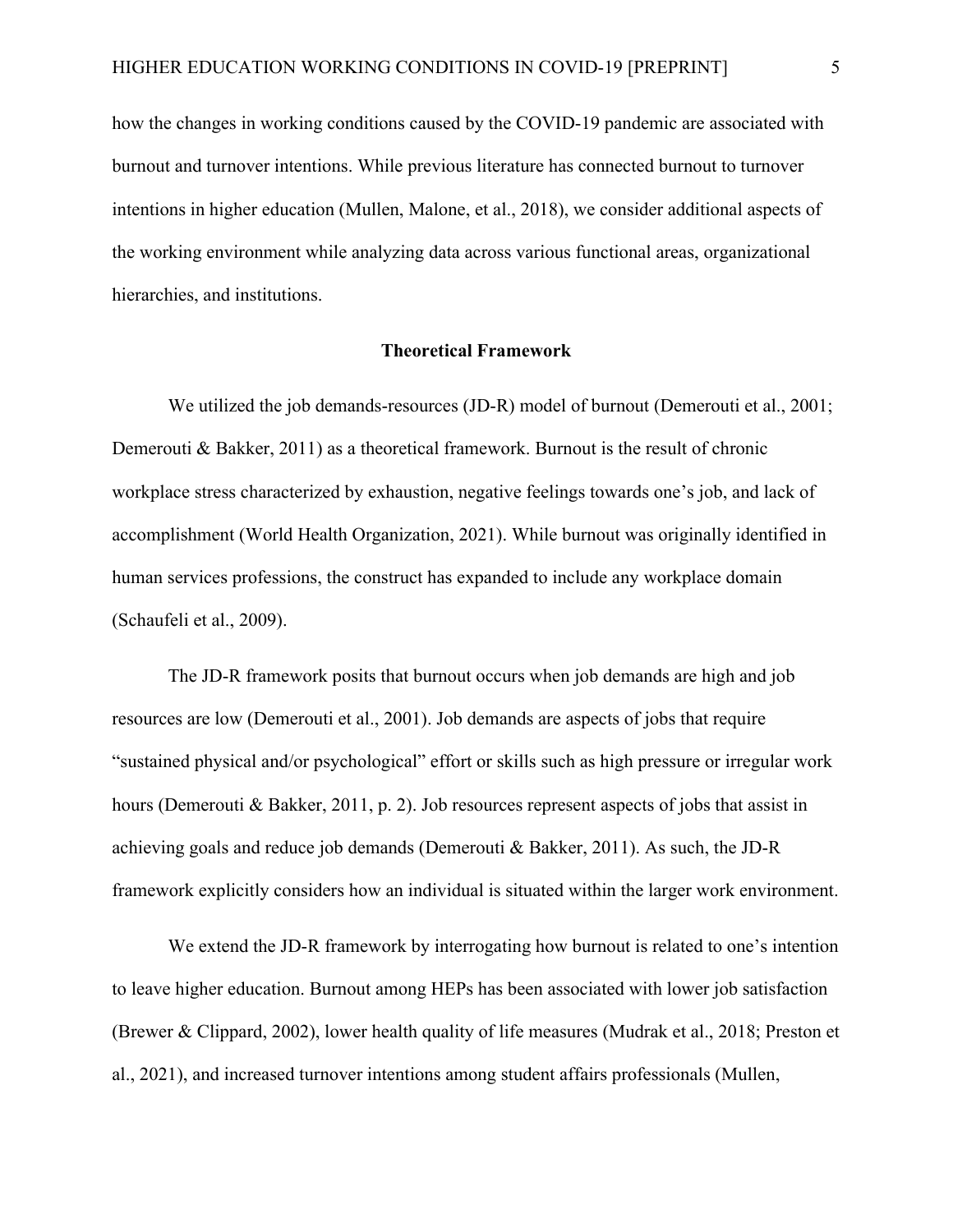Malone, et al., 2018). We utilize the JD-R framework to examine the following research questions:

- 1. Are job demands and resources statistically significant predictors of HEPs' burnout and turnover intentions when accounting for institutional characteristics and the number of institutionally reported COVID-19 cases?
- 2. How do HEPs describe experiences of burnout during the COVID-19 pandemic?

#### **Methods**

We utilized a mixed-methods explanatory sequential design (Creswell & Plano-Clark, 2018) to examine and describe how job demands and resources are associated with HEPs' reported burnout and turnover intentions, and how HEPs described experiences of burnout during the COVID-19 pandemic.

#### **Data Collection and Sample**

In October 2020, AACRAO disseminated a survey (Kilgore, 2020) to members on the impact of COVID-19 on employee working conditions, changes in workplace responsibilities, and stressors related to the pandemic. Survey respondents included 1,411 AACRAO members from 15 countries. We examined responses from HEPs employed in the United States as the pandemic's severity and policy responses vary by country (Marinoni et al., 2020), narrowing our analytic sample to 1,326 respondents. We eliminated 108 respondents who selected more response options than indicated in the survey instructions because this suggested these individuals were not paying close attention to these instructions (Alvarez et al., 2019). This narrowed our analytic sample to 1,218 respondents. Finally, 138 responses were eliminated using listwise deletion for missing quantitative data. The final sample for our analysis was 1,080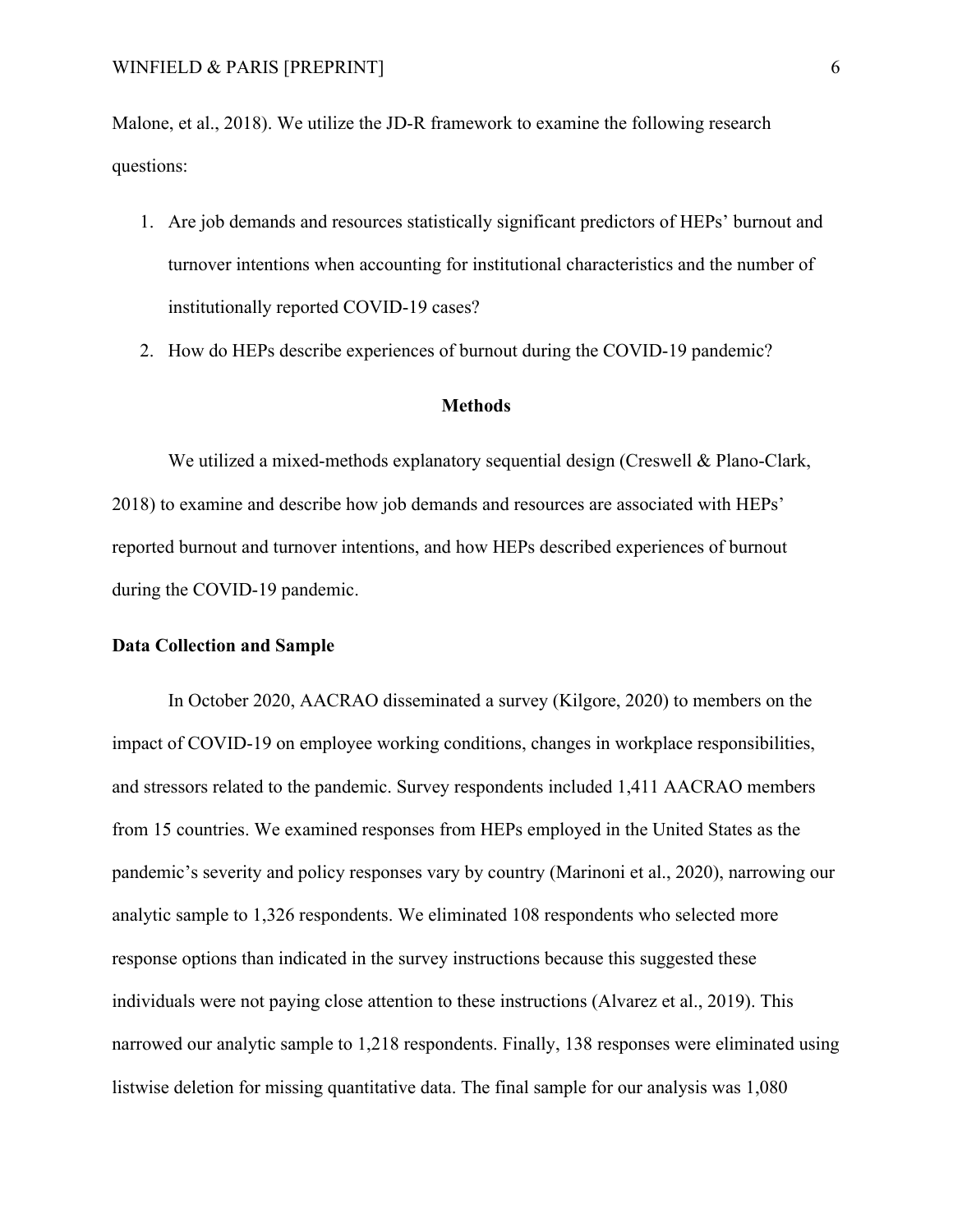respondents from 782 institutions. Of these respondents, 801 (73%) provided qualitative responses to at least one open-ended survey question. Table 1 includes descriptive statistics of the survey respondents.

We collected data from the Integrated Postsecondary Education Data System (IPEDS) for the 2019 reporting year (U.S. Department of Education, 2019) for our institutional-level variables and COVID-19 cases on November 5, 2020 from the *New York Times* database (New York Times, 2021). Of the 1,080 respondents, 830 of their institutions were included in the *New York Times* database, reducing our sample for analyses that include COVID-19 cases (*M* = 399.3,  $Mdn = 98$ ,  $SD = 764.3$ ). Table 2 includes descriptive statistics of institutional characteristics.

#### **Variables**

Our study includes several variables that reflect various job demands and resources that are theoretically associated with burnout and turnover intention. Our predictor variables include organizational proximity to the chief executive (president or chancellor), front-line student service, transition of functions and services, and staffing level changes. Organizational proximity to the chief executive was measured as a categorical variable that reflected the positions between the respondent and the chief executive within the organizational hierarchy. Front-line student service was measured as a dichotomous variable that reflected whether respondents work directly with students. If an individual did not respond to this question, it was assumed they are not responsible for front-line student service. Transition of functions and services was a categorical variable that reflected the transition of work to a remote setting. These variables represent job demands in the JD-R framework as they reflect aspects of jobs that require sustained effort and skills (Demerouti & Bakker, 2011). The final predictor variable was staffing level change since March 2020 which reflected no changes in staffing, the elimination of positions, or reduction in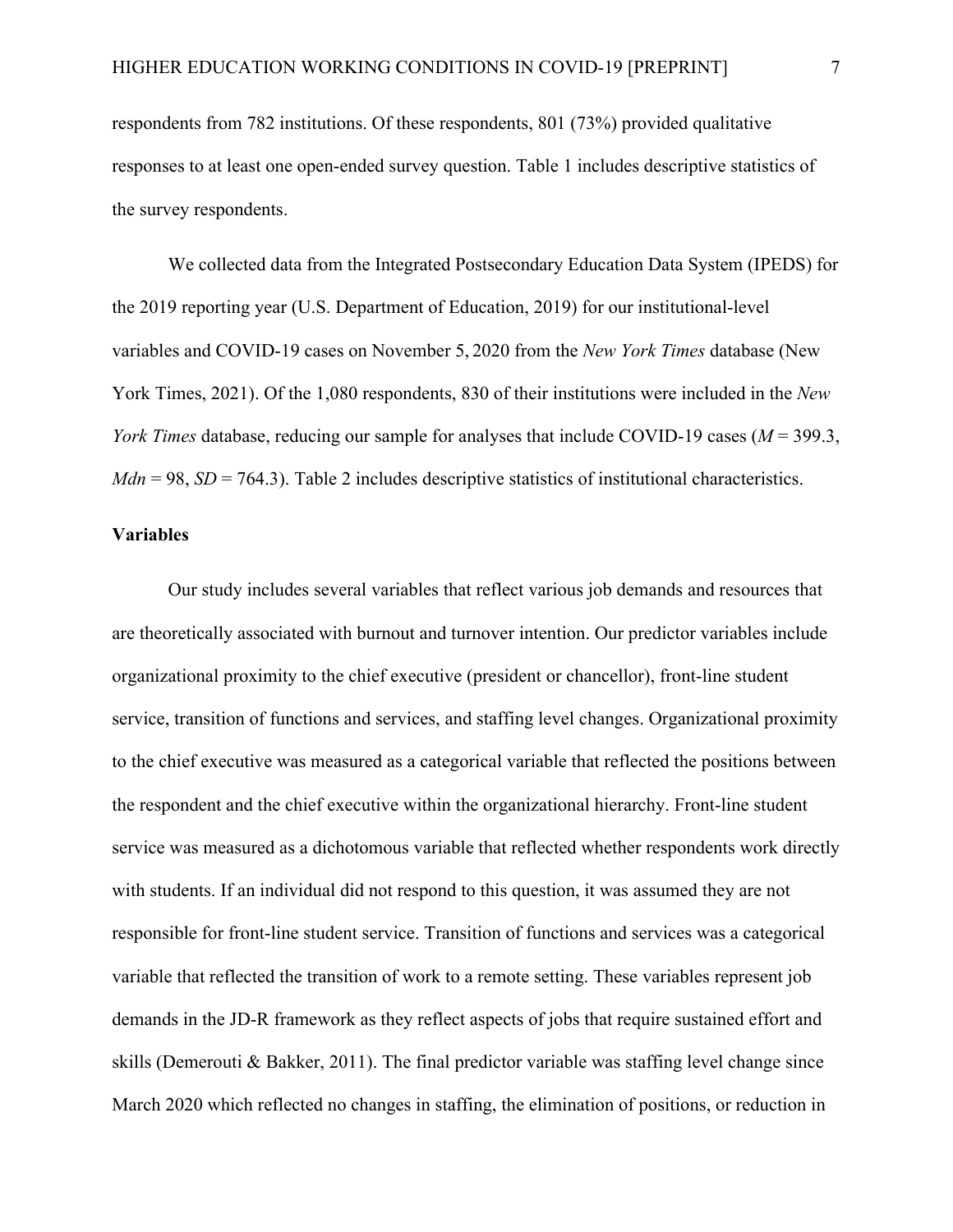### WINFIELD & PARIS [PREPRINT] 8

work hours/furloughs. We considered this variable a job resource in the JD-R framework (Demerouti & Bakker, 2011) because it represents a support to which HEPs may have had access. Table 1 includes descriptive statistics for these variables.

We included two outcome variables in our analysis: burnout and turnover intention. Respondents were provided with the following definition of burnout: "Burnout is defined as 'when you get to a feeling of exhaustion with life. It's not just physical or psychological exhaustion, it's everything together. But instead of collapsing and saying, 'I can't do this anymore,' you hit a wall and climb over it'" (McClure, 2020, para. 6). Respondents selected from a series of five ordinal responses, as shown in Table 1. We utilized burnout as a predictor of turnover intention and as an outcome predicted by job demands and resources.

The second outcome variable was one's intention to leave their career earlier than they anticipated. Turnover intention was measured with three categorical responses: "Yes, I am considering leaving my profession earlier than anticipated," "Yes, I am more committed to staying in my career," and "No, the last six months have not significantly impacted my career decisions." For our analysis, we recoded these responses into a dichotomous variable that represents whether individuals considered leaving their profession earlier than anticipated. Table 1 includes descriptive statistics for these variables.

Understanding that institutional characteristics are related to an individual's turnover intentions and work environment (Dahlvig & Beers, 2018; Rosser & Townsend, 2006), we included institutional control, institution level, and a ratio of full-time equivalent (FTE) student enrollment headcount to FTE staff positions as variables in our models. Additionally, we included a variable for institutionally reported COVID-19 cases given the potential impact on job demands. Given the skewness of the original COVID-19 data, we used log transformation to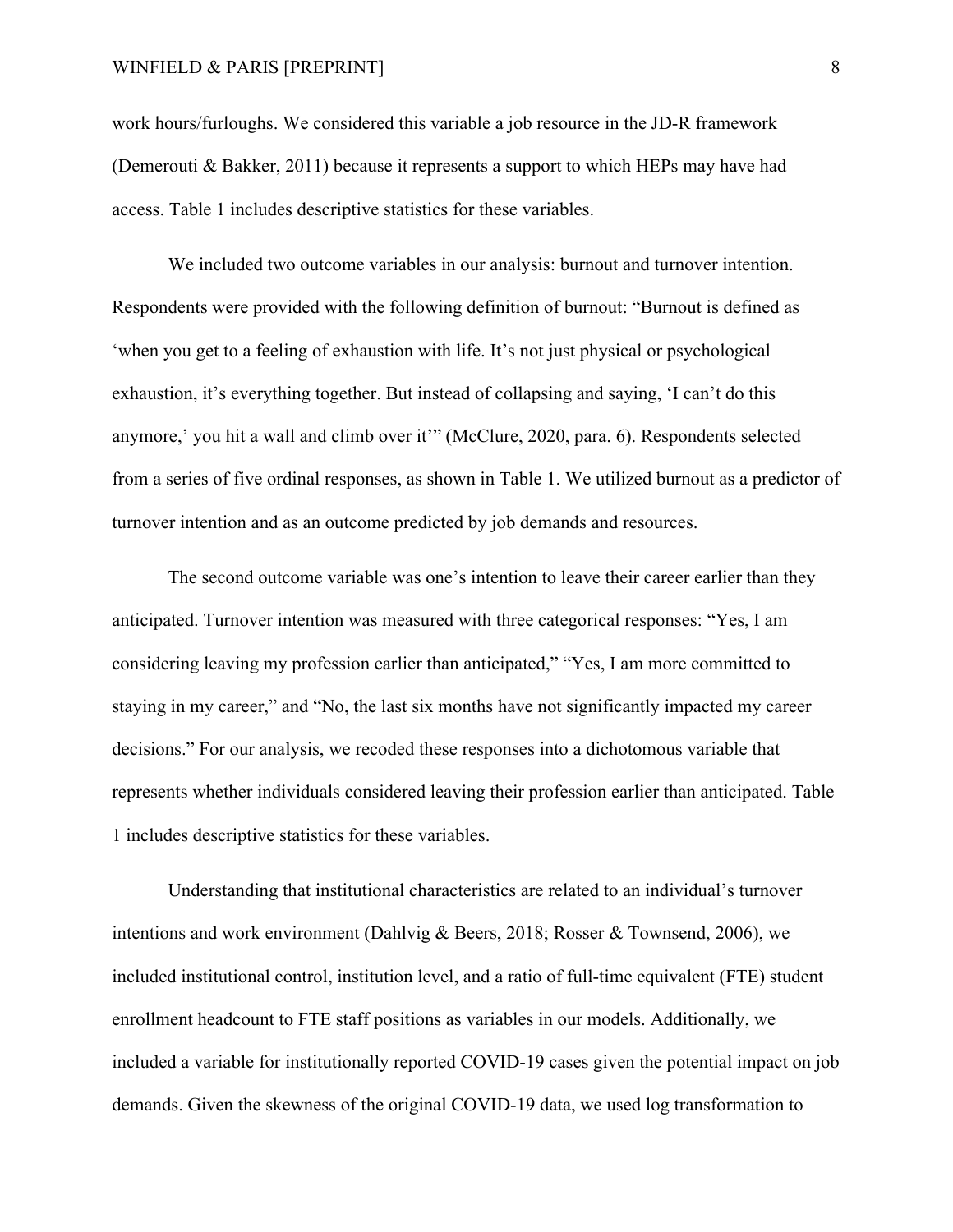make the data as "normal" as possible, and thereby increase the validity of our quantitative analyses.

## **Data Analysis**

Following an explanatory sequential mixed methods design (Creswell & Plano-Clark, 2018), we first analyzed the quantitative data using multiple regression. Guided by those findings, we conducted thematic analysis of qualitative data to nuance our findings.

### *Quantitative Analysis*

We examined the survey data and tested whether our data met the assumptions associated with ordinal and binary logistic regression (Box & Tidwell, 1962; Stevens, 2002). We also confirmed that our log transformation of the original COVID-19 data resulted in a log-normal distribution. After ensuring our analysis met relevant assumptions, we conducted a cumulative odds ordinal logistic regression with proportional odds (Liu & Koirala, 2012) to examine whether job demands and resources are statistically significant predictors of burnout. Next, we conducted a hierarchical binary logistic regression (Keith, 2015) to investigate whether job demands and resources and burnout are statistically significant predictors of turnover intention. We entered the following sequence of variables into the regression model: (1) institutional characteristics, (2) job demands and resources, and (3) burnout. To extend our analyses, we added the natural log of the number of institutionally reported COVID-19 cases as an additional predictor in both models.

# *Qualitative Analysis*

After completing the qualitative analysis, we engaged in thematic analysis (Ryan  $\&$ Bernard, 2003) of survey questions that asked how burnout manifested for them and their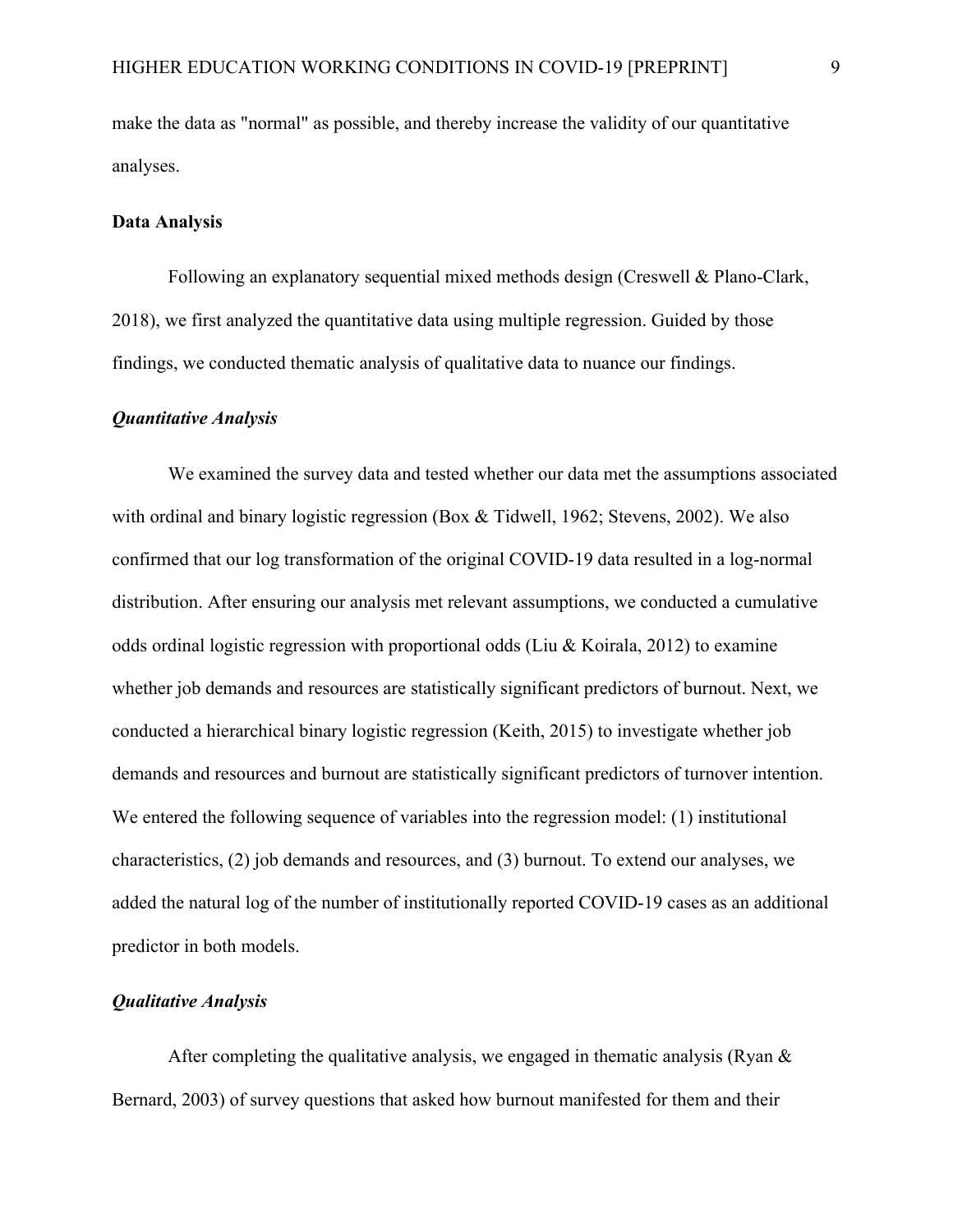#### WINFIELD & PARIS [PREPRINT] 10

colleagues and to describe changes in staffing levels in the respondent's unit. We began by *invivo* coding 100 random responses (Saldaña, 2013), creating codes using respondents' words. We included *a priori* codes from our quantitative findings including staff level changes, transition of services, front-line student service, and organizational proximity to the chief executive. Next, we conducted collaborative axial coding (Saldaña, 2013), creating axial codes. We coded the remaining responses using the axial codes and *in vivo* coding when responses did not align with any of the axial codes (Saldaña, 2013). We collaboratively reviewed new *in vivo* codes to create new axial codes every 100 responses. After coding all responses, we engaged in constant comparison between cases (Ryan & Bernard, 2003), examining how responses varied based on organizational proximity to the chief executive, transition of functions and services, and staff level changes as these were statistically significant variables in at least one of our quantitative models.

We utilized multiple strategies to ensure trustworthiness in our qualitative analysis. We reflexively engaged with how our own experiences during the pandemic may have informed our analysis (Berger, 2015; Shenton, 2004). In frequent meetings, we ensured that we were creating a shared understanding of the data (Shenton, 2004). Twenty-five percent of responses were coded by both authors to ensure codes were applied consistently, and in our meetings, we resolved any disagreements in code applications.

## *Mixed Methods Analysis*

Integration of quantitative and qualitative data is key to mixed methods research (Creswell & Plano Clark, 2018). We used a single source of data which is inherently a mixed methods approach (Bazeley, 2006). Additionally, we utilized our findings from our quantitative analysis to guide our qualitative analysis (Bazeley, 2006; Creswell & Plano Clark, 2018).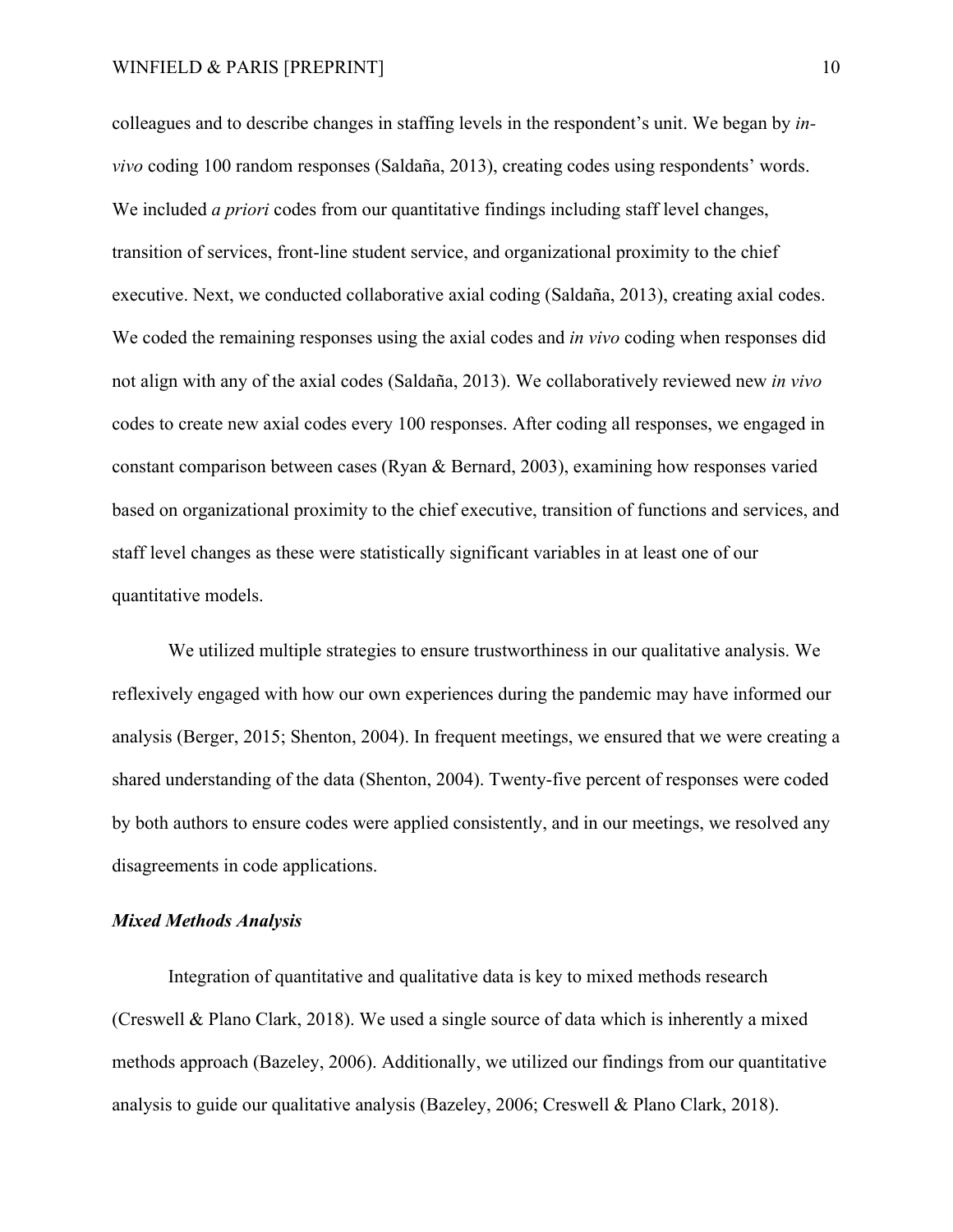Finally, we crafted joint displays of our findings (Tables 5 and 6) to integrate findings visually (Gutterman et al., 2015).

### *Positionality*

Our positions as scholars, caretakers, and people influenced how we approached this study (Berger, 2015). One of the authors serves on AACRAO's Research Advisory Board. This relationship helped provide access to the data, but we were not involved in survey design or dissemination. Our employment may have been more secure than many of our respondents, as a faculty member and graduate student. We recognize that as White, male scholars who worked remotely during the pandemic, we were in many ways shielded from harms even though we worked as caretakers of loved ones young and old while social distancing. In our analysis, we consistently centered the humanity of HEPs to understand their experiences, with care for their stories.

## **Limitations**

We recognize that our data have meaningful limitations as they do not include demographic information. Previous research using the JD-R framework did not include participants' gender, race, or ethnicity (e.g., Demerouti et al., 2001). However, this may not be a justifiable assumption in studying burnout during the COVID-19 pandemic because of disproportionate effects on communities of color (Gracia, 2020; Molock & Parchem, 2021) and women and single parents with increased caretaking responsibilities (Calarco et al., 2021; Power, 2020). Race, ethnicity, and gender have been shown to influence burnout in HEPs as well (Anderson, 2021; Howard-Hamilton et al., 1998; Steele, 2018). However, we believe that our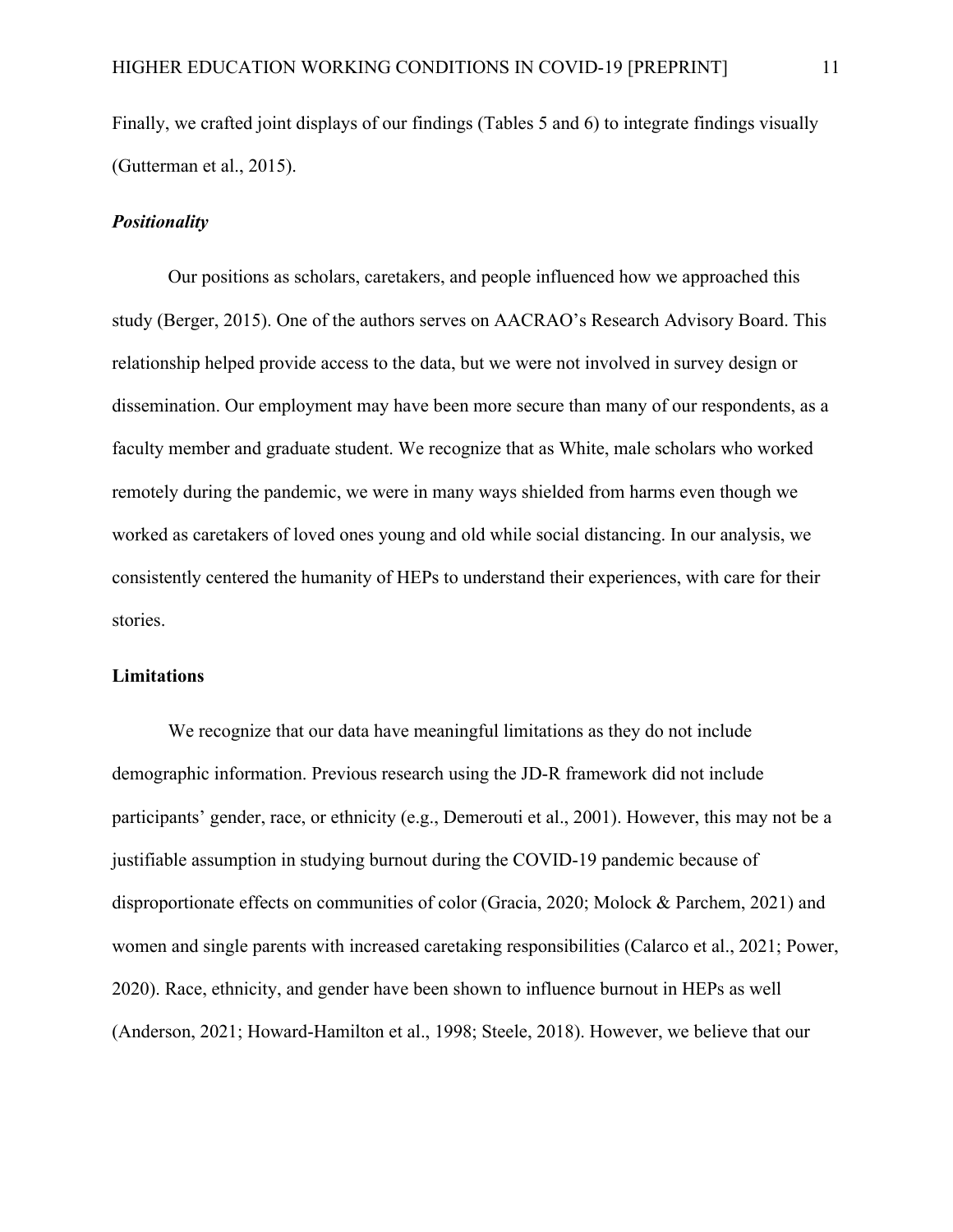findings may be the 'best case' scenario, and women and HEPs of color may have even greater turnover intentions and burnout than our averages.

#### **Findings**

Our explanatory sequential mixed methods (Creswell & Plano-Clark, 2018) approach required us to first analyze the quantitative data and then use those findings to guide our analysis of open-ended survey responses. We observed that quantitative questions alone could not capture the variety and intensity of HEPs' experiences amid COVID-19.

# **Quantitative Findings**

Using multiple regression (Keith, 2015), we investigated two related questions. First, how do job-demands and resources predict burnout, and second, how do demands, resources, and burnout predict turnover intention.

## *Predicting Burnout*

We conducted an ordinal logistic regression to determine the effects of job demands and resources on the reported burnout among HEPs. We determined that there were proportional odds as assessed by a full likelihood ratio test comparing the fitted model to a model with varying location parameters,  $\chi^2(33) = 47.301$ ,  $p = .051$ . The deviance goodness-of-fit test indicated that the model was a good fit to the observed data,  $\chi^2(4089) = 3010.761$ ,  $p = .736$ , but most cells were sparse with zero frequencies in 79.2% of cells. However, the final model statistically significantly predicted burnout over and above the intercept-only model,  $\chi^2(11)$  = 36.647,  $p < .0005$ . The model explained approximately 3.5% (Nagelkerke  $R^2 = .035$ ) of the variance in reported burnout.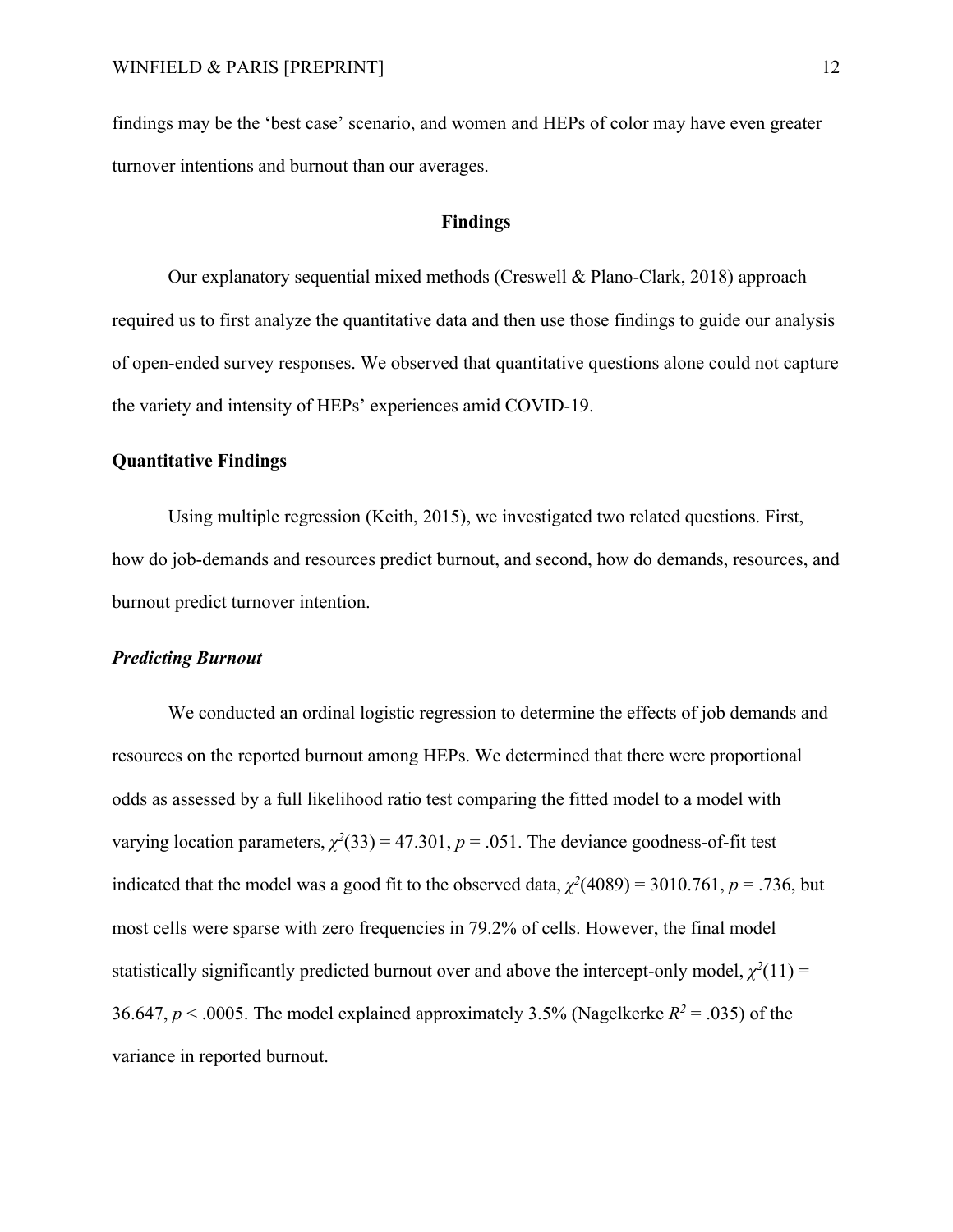Among the job demands and resources examined, the transition of functions and services had a statistically significant effect on the prediction of reported burnout,  $\chi^2(2) = 23.347$ ,  $p <$ .0005. The odds of those who experienced significant disruption when transitioning remote work reporting significant burnout was 1.713 times that of those who experienced little disruption. This had a statistically significant effect,  $\chi^2(1) = 14.407$ ,  $p < .0005$ . Similarly, the odds of those who were unable to or did not transition remote work reporting burnout was 1.751 times that of those who experienced little disruption. Additionally, while one's proximity to the chief executive was not a statistically significant predictor in the overall model (*p* = .079), the odds of respondents with positions as a chief executive reporting burnout was reduced by a factor of .614 compared to HEPs at lower levels of the organizational hierarchy,  $(p = .047)$ . Table 5 summarizes these findings.

To extend these findings, we added the number of reported institutional-level COVID-19 cases to the ordinal logistic regression to determine the effects of COVID-19 cases on the prediction of burnout. As before, the model had proportional odds,  $\chi^2(36) = 47.869$ ,  $p = .089$ , and was determined to be a good fit for the data based on the deviance goodness-of-fit test,  $\chi^2(3100)$  $= 2226.943$ ,  $p = 1.000$ , but most cells were sparse with zero frequencies (79.0% of cells). However, the final model statistically significantly predicted burnout over and above the intercept-only model,  $\chi^2(12) = 38.689$ ,  $p = .000$ . The model explained approximately 4.8% (Nagelkerke  $R^2$  = .048) of the variance in reported burnout. The addition of the number of COVID-19 cases to the model contributed approximately 1.3% to the explanation of variance in reported burnout. However, the COVID-19 variable was not a statistically significant predictor of reported burnout,  $p = 0.232$ . Notably, transition of functions and services remained a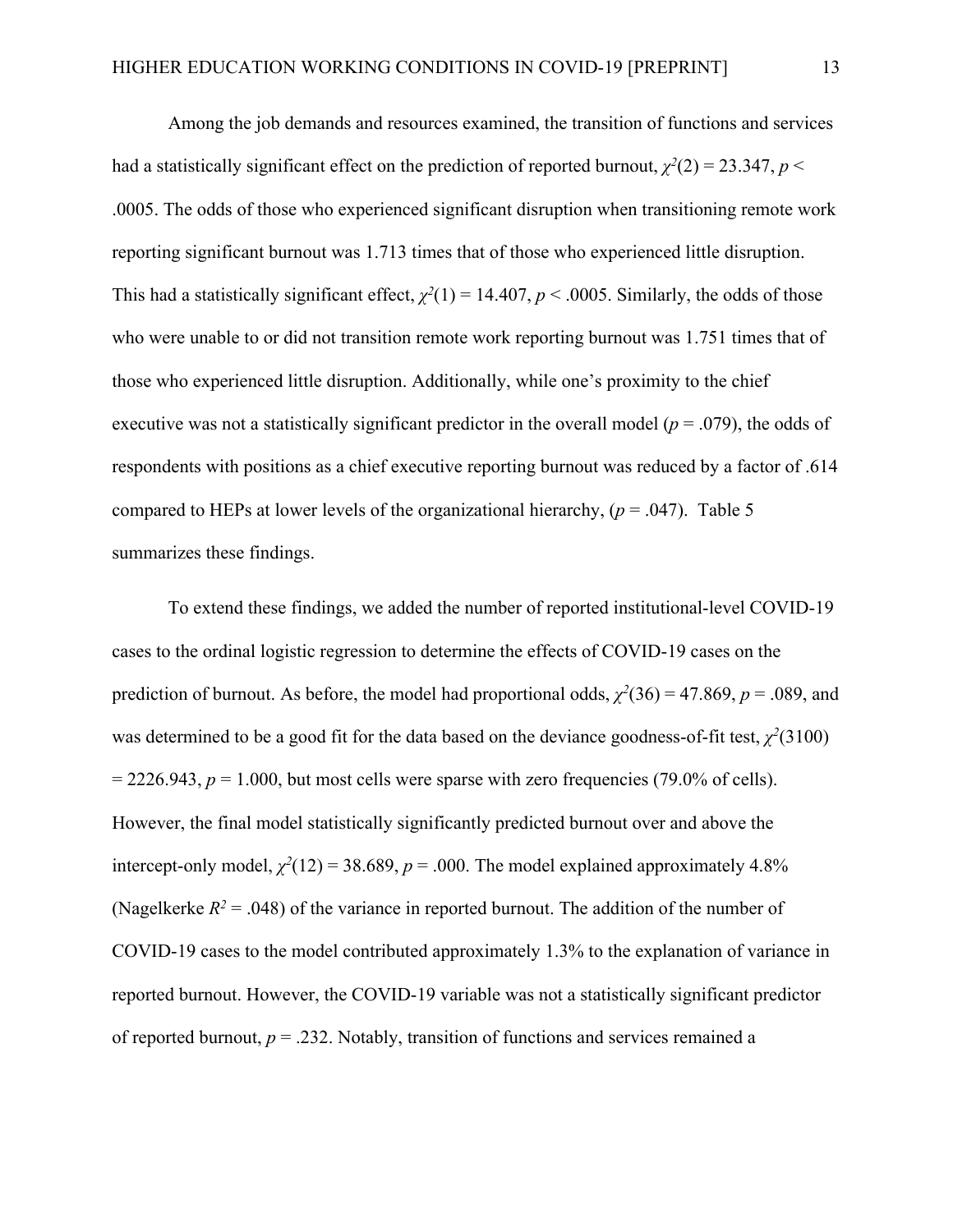statistically significant predictor in the overall model,  $\chi^2(2) = 22.540$ ,  $p = .000$ . Table 6 summarizes these findings.

#### *Predicting Turnover Intention*

We conducted a hierarchical binary logistic regression to examine the effects of job demands and resources and burnout on the prediction of turnover intentions. A Hosmer and Lemeshow Test (2000) indicated that the model was a good fit for the observed data,  $\chi^2(8)$  = 9.892,  $p = 0.273$ . The overall model was a statistically significant improvement compared to the base model,  $\chi^2(15) = 124.690$ ,  $p < .0005$ . The model explained approximately 15.5% (Nagelkerke  $R^2 = .155$ ) of the variance in turnover intention and correctly classified 73.6% of cases. Sensitivity was 11.7%, specificity was 78.3%, positive predictive value was 60.0%, and negative predictive value was 24.1%.

Among the job demands and resources variables, only staffing level changes was statistically significant for those employed at institutions at which some staff positions were eliminated,  $\chi^2(1) = 7.923$ ,  $p = .005$ . The odds of those employed at an institution where some staff positions were eliminated reporting an intent to leave their career was 1.713 times that of those employed at an institution where all staff were kept fully employed. Additionally, our analysis revealed the statistically significant effect of burnout on the prediction of turnover intention. Burnout was a statistically significant predictor of turnover intention among those who reported a "definite sense of burnout,"  $\chi^2(1) = 8.622$ ,  $p = .003$ , and a "significant sense of burnout,"  $\chi^2(1) = 33.524$ ,  $p < .0005$ . The odds of those with a "definite sense of burnout" reporting an intent to leave their career was 3.221 times that of those who reported "little burnout." Similarly, the odds of those with a "significant sense of burnout" reporting an intent to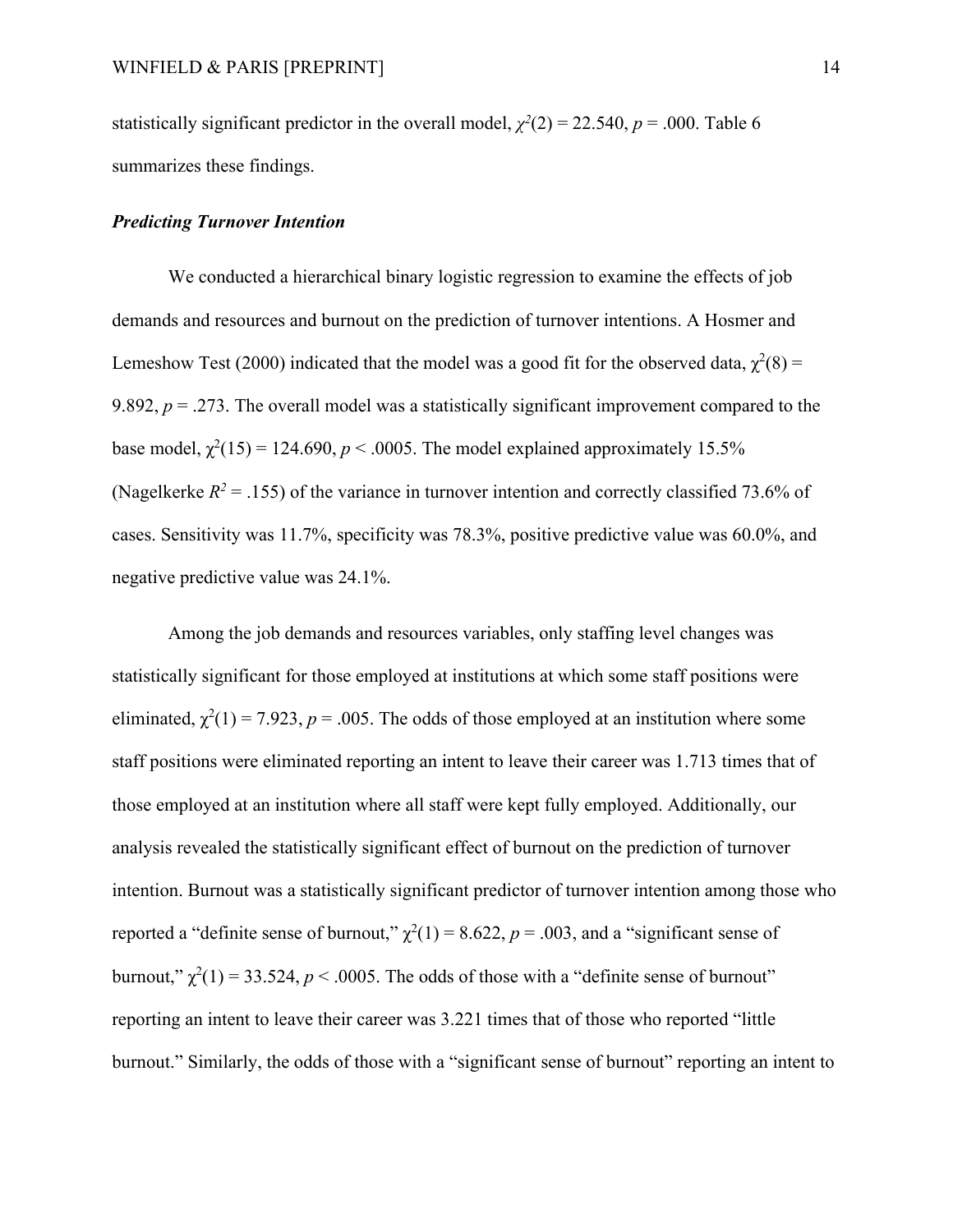leave their career was 11.035 times that of those with "little sense of burnout." Table 7 summarizes the findings for the overall model.

To extend these findings, we conducted a hierarchical binary logistic regression to examine the effects of job demands and resources, burnout, and the number of reported institutional-level COVID-19 cases on the prediction of turnover intentions. As before, a Hosmer and Lemeshow Test (2000) indicated that the model was a good fit for the observed data,  $\chi^2(8)$  = 5.978, *p* = .650. The overall model was a statistically significant improvement compared to the base model,  $\chi^2(16) = 93.838$ ,  $p = .000$ . The model explained approximately 15.4% (Nagelkerke  $R^2$  = .154) of the variance in turnover intention and correctly classified 75.1% of cases. Sensitivity was 12.2%, specificity was 76.3%, positive predictive value was 60.8%, and negative predictive value was 22.4%. This suggests that the COVID-19 cases variable does not contribute to the prediction of turnover intention.

None of the job demands and resources variables were statistically significant. However, consistent with the previous model, the analysis indicated that burnout was a statistically significant predictor of turnover intention among those who reported a "significant sense of burnout,"  $\chi^2(1) = 16.526$ ,  $p = .000$ . The odds of those with a "significant sense of burnout" reporting an intent to leave their career was 8.315 times that of those with "little sense of burnout." Table 8 summarizes the findings for the overall model.

### **Qualitative Findings**

After analyzing our quantitative findings, we coded and analyzed open-ended survey responses. We grouped our axial and *a priori* codes from our quantitative analysis into two themes: work during a pandemic and personal life during a pandemic. We disaggregated our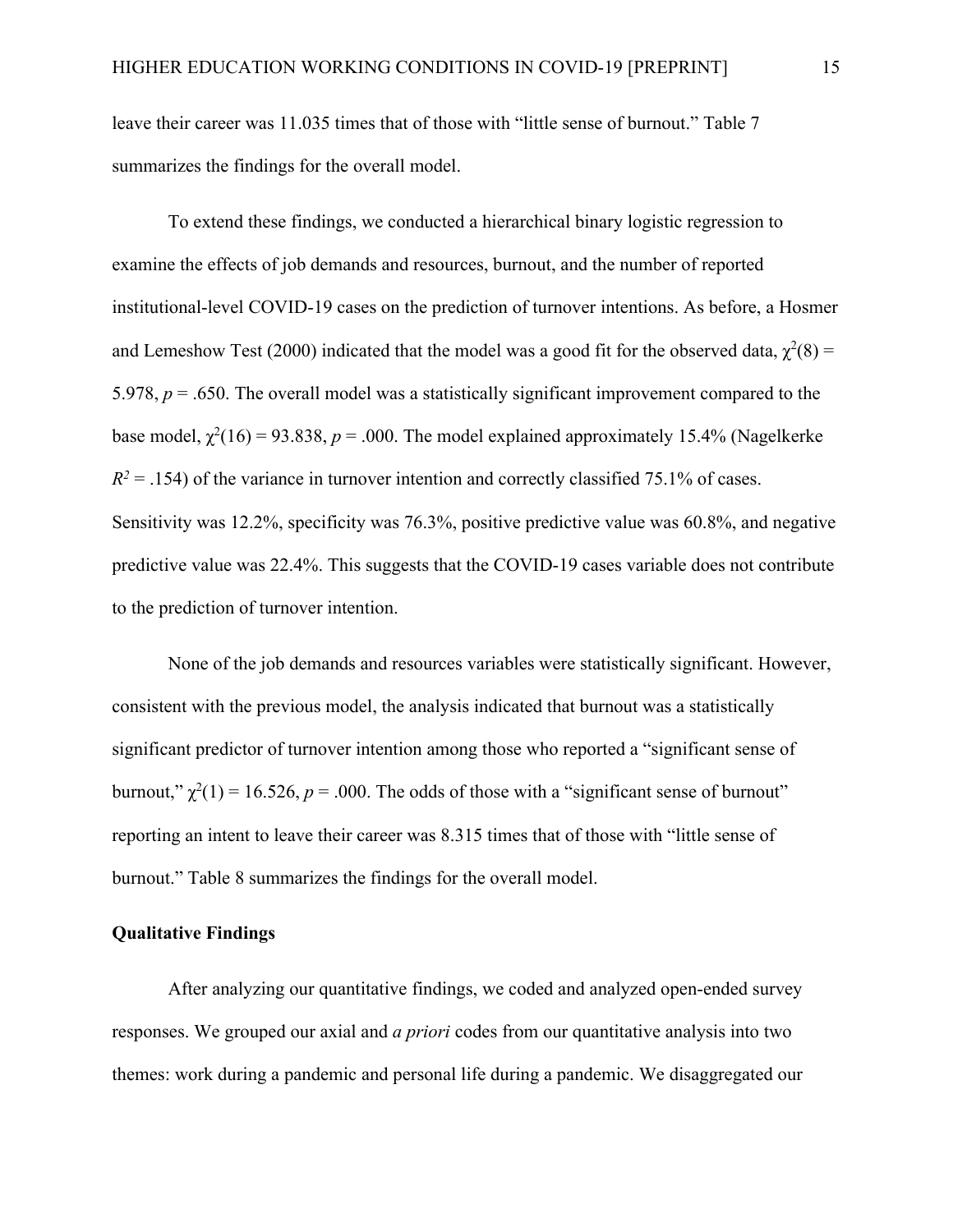qualitative findings by the statistically significant quantitative variables to investigate how different variables were associated with our codes to inform our presentation of our findings. Tables 5 and 6 are joint displays (Gutterman et al., 2015) with qualitative codes disaggregated by our outcome variables.

## *Work During a Pandemic*

Respondents described ways that burnout manifested in their work and working conditions in four ways: additional work, working remotely, changes to teamwork, and changes to work quality. While we expected responses to vary by the statistically significant quantitative variables, these codes were evenly distributed among quantitative categories.

**Additional Work.** For respondents, employment in higher education during a pandemic required work beyond typical job responsibilities. This key challenge was driven by multiple factors including reductions in staff, working online, and pandemic-related job tasks. When staff were reduced through furloughs, retirements, or reduction in staff, often they were not replaced because of hiring freezes. Therefore, "co-workers have had to [absorb] other duties" beyond their typical work expectations without additional staffing. Many respondents indicated working 70 to 80 hours per week, yet described how "it's never enough" to meet all the demands.

Many respondents discussed how the shift to remote work increased their workload. Working online allowed respondents to have more meetings, as they are easier to schedule online, but that left "little time during the day to get my own work done" leading to "more  $10<sup>+</sup>$ hour days" and "weekend work." Working from home also frequently eliminated boundaries between work and home, creating the sense that respondents were "now living at work." Exemplifying the perception of constant work, one respondent wrote that "As a manager said to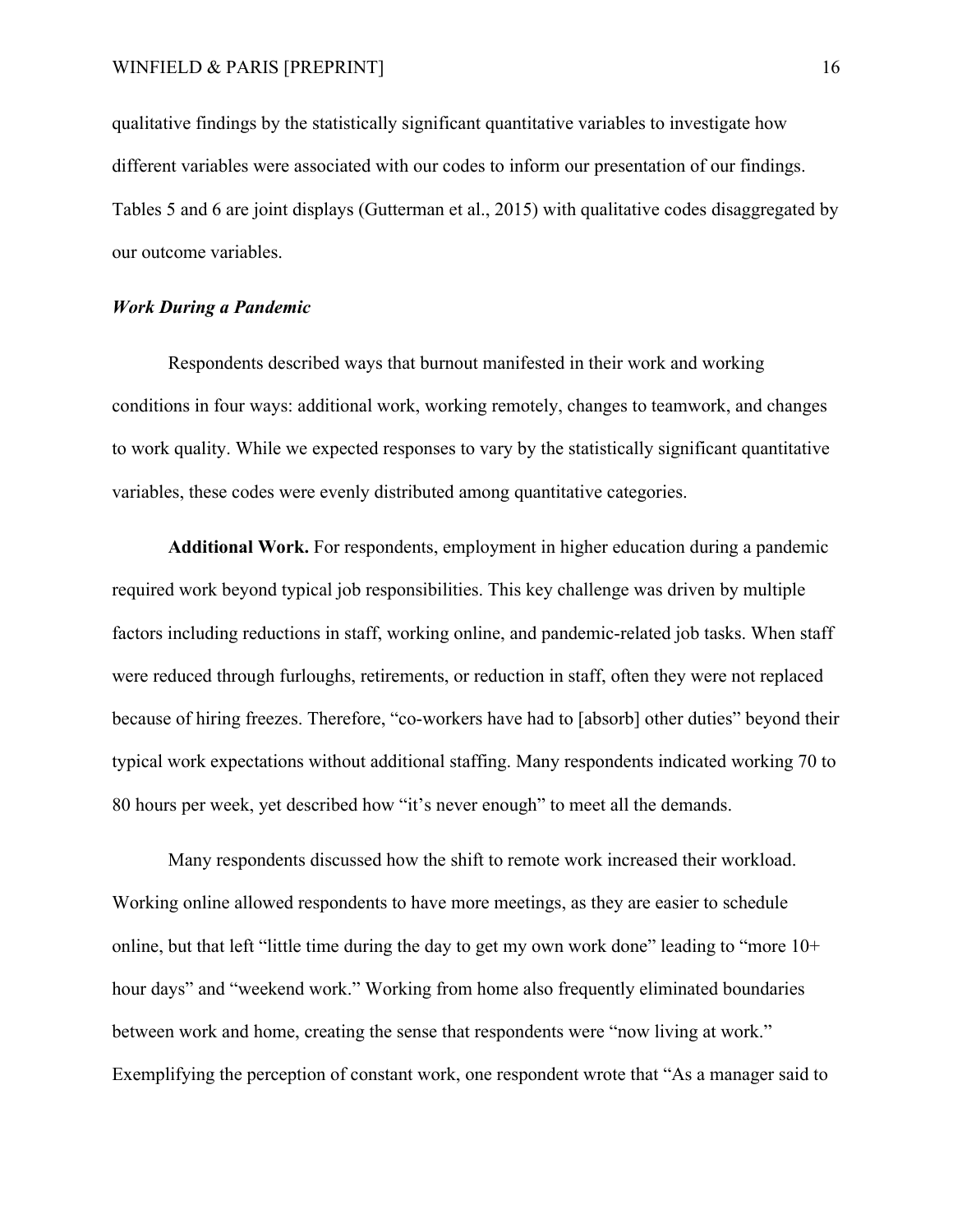me 'We are all working 24/7 and it's expected.'" This suggests that expectations of remote work were constant. This culture of continuous work had other negative impacts on employees outside of the workplace.

Respondents described new job tasks to manage the COVID-19 pandemic. Some frontline employees who worked on campus or responded to parents of students had particularly troublesome experiences. One respondent discussed how they had to navigate working with parents of students who felt that "the university caused this and should fix it" and had little care about the employee. HEPs frequently expressed concern about the constantly changing plans from institutional leadership. For example, one respondent described that they had "excessive overtime trying to meet the demands resulting from poor planning by upper administration." Generally, some respondents felt that "no one show[ed] appreciation for the work being done."

Additional work during a pandemic was not a surprising finding. However, among those increased workloads, respondents described troubling trends that made work in higher education largely unsustainable including additional work with less staff, working constantly online, and navigating changing directives from leadership. This indicates that institutions often did not prioritize employees as people, placing HEPs in untenable situations.

**Remote Work.** While remote work created additional work for employees, respondents described other ways that it impacted their work. Employees encountered technological issues such as the lack of stable internet connection or adequate technology. One respondent described how "no stipends are being offered to offset costs for technology" while others described how peers were furloughed until they could be provided appropriate technology. Finally, some participants described how remote work limited interactions with peers and students and their work was not as fulfilling as it was before. Online working conditions were often not fully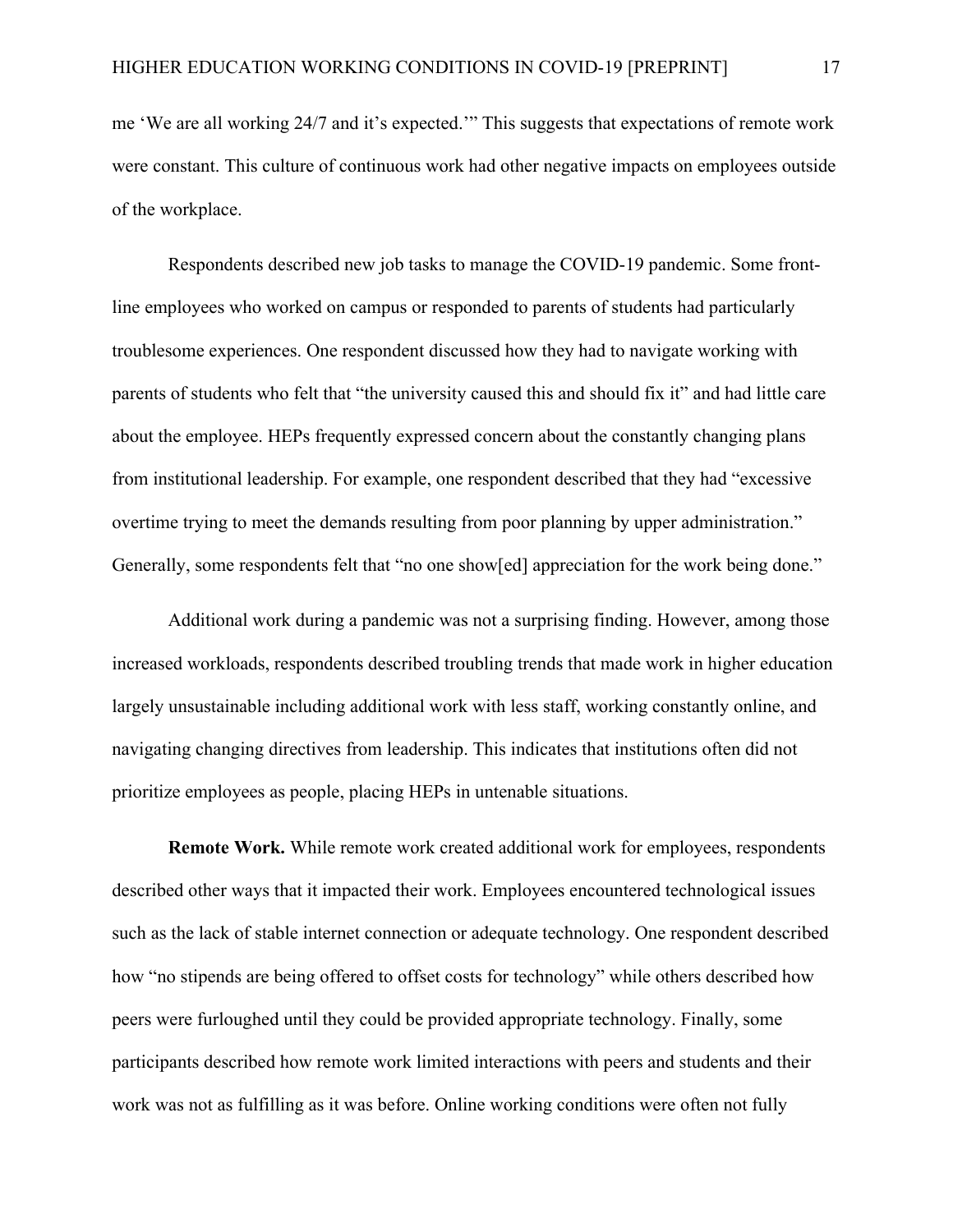supported by institutions to ensure employees' success, particularly during changing conditions. To respondents, institutions could have better supported employees to decrease this cause of burnout by ensuring all staff had adequate technology and maintaining clear expectations for using personal contact information.

**Teamwork.** The pandemic also influenced how employees collaborated. Frequently, respondents described how colleagues had "short temper[s]" or "more negativity and less creativity" in meetings and work. Working remotely removed informal opportunities for staff to "be together to commiserate and vent and brainstorm solutions." Individuals felt crunched for time and unable to find time for informal meetings. Occasionally, respondents described how interdepartmental collaboration was particularly challenging, as they lacked strong interpersonal relationships. While the qualitative responses that described collaboration were generally pessimistic, a few individuals noted how their teams collaborated effectively. One respondent wrote that their team was "still doing all they can to be kind to each other and help each other." While working collaboratively was generally a challenge in the pandemic, some teams recognized that many challenges were beyond their control.

**Quality of Work.** Working during a pandemic had an impact on the quality of work performed. Commonly, respondents described "small errors and mistakes," "decreased productivity," a harder time focusing on "more thought-heavy" tasks, or a "lack of interest in non-immediate projects." HEPs often reflected on their own change in work habits that led to changes in their performance.

Several respondents described how other people's work habits did not meet expectations. For example, one individual, who is one report removed from the chief executive, wrote that "many members of my team are not as engaged as they need to be in their work since they are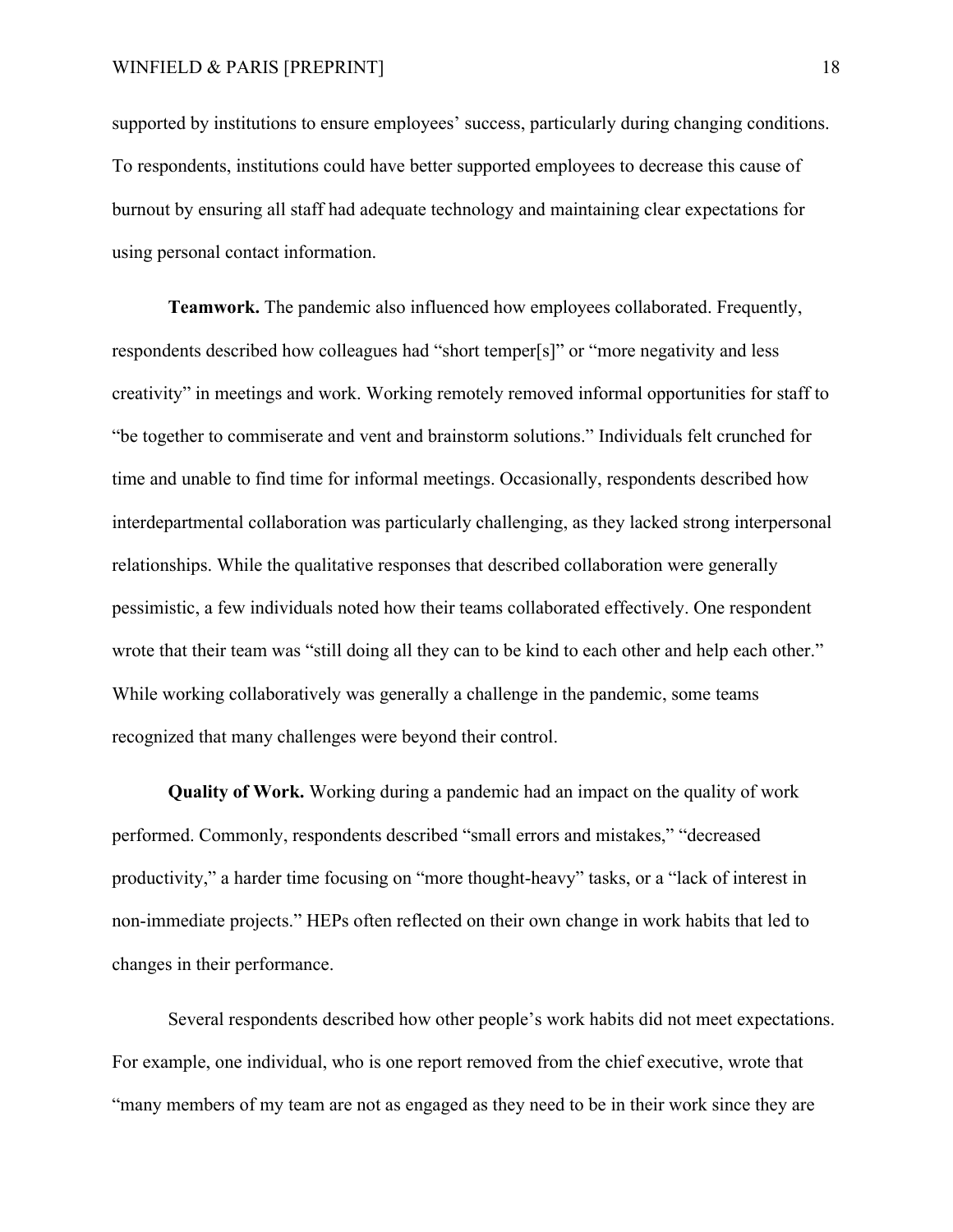working from home." Another respondent, lower in their organizational hierarchy, shared that "staff have lost focus, not getting tasks done in a timely manner" and "not realizing that work hours need to be adhered to." These perspectives highlight how work expectations may not have adjusted to account for the pandemic's role in HEPs' lives.

## *Personal Life During a Pandemic*

Respondents discussed how suffering from burnout during a pandemic impacted their personal lives, including their emotional and mental health.

**Emotional and Mental Health.** Over half of respondents described some mental or emotional symptoms of burnout. Frequently, respondents expressed feelings of anxiety, fatigue, depression, exhaustion, and low morale. Remote work played a role in HEPs' emotional stress suggesting that "the stress of work is mixed with the stress of home life." Many respondents expressed how the length of the pandemic was particularly challenging and has led to "feeling depressed each day because things aren't getting better in the world." The stress of working during the pandemic also led some HEPs and their colleagues to "have weekly mini breakdowns where we just cry."

While these manifestations of mental health struggles were common, some respondents also discussed their feelings toward higher education, occasionally planning to leave the field completely. Typical of these responses was "pessimism about the future of higher education" and feelings of being "grossly abused as a human resource." HEPs' pessimism about the future of their field or their organization's lack of care for their well-being may negatively impact their productivity, ability to navigate the pandemic, and future career plans.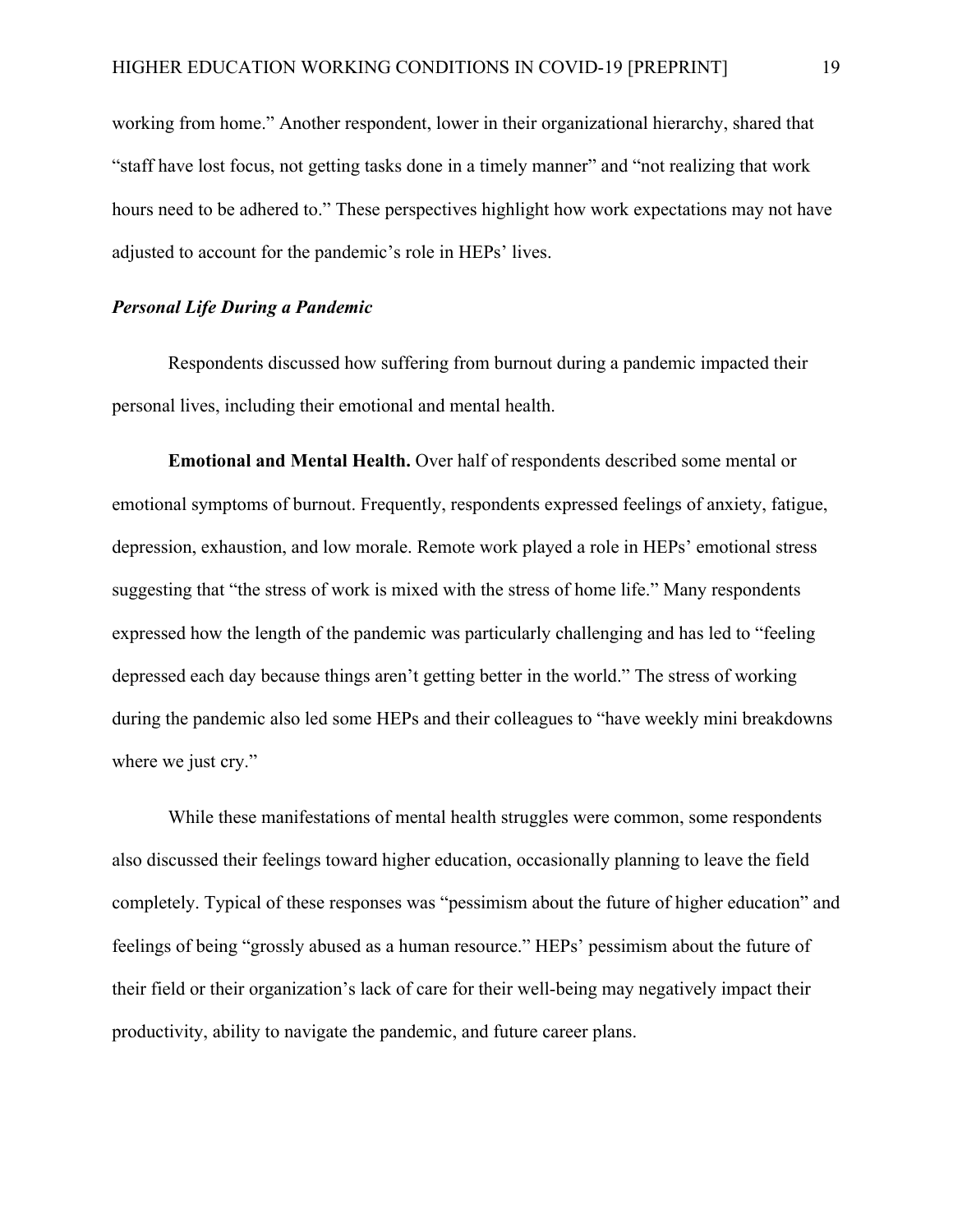**Personal Life.** Respondents also shared how their personal lives were upturned. Often, respondents described "struggling to get out of bed in the morning." Sometimes respondents were "made to feel guilt just for taking one day off," while others were "not given a weekend to refresh their mental and emotional health." HEPs noted how they were required to work on urgent projects on vacation days. When HEPs would take time off they felt that "time off  $=$  more catch-up" once they returned to work.

Respondents frequently described challenges related to childcare and parenting. Multiple individuals described contradictory expectations from their employer and their child's school, especially as grace provided early in the pandemic was not extended for its duration. One parent wrote that "being required to return to a face-to-face setting disallowed me to keep my child home to pursue remote learning" and that they "maintained the responsibilities of my position…with great detriment to my emotional and physical health." Even parents who were not required to return to campus described the unique burdens they faced. One respondent wrote that "As a parent having to remote teach my children and keep up with work has not been easy and the demand from my institution to prove how hard I work is frustrating." This HEP had not only to care for children, but also "prove" how hard they work. This disconnect between expectations for K-12 schooling and the higher education workplace was particularly problematic for caretakers.

While many experiences surrounding the personal impacts of working during a pandemic focused on childcare and mental health, we noted several other important trends. Multiple respondents noted that their physical health was negatively affected including "higher blood pressure" and returning to or being prescribed anxiety medication. Respondents noted that they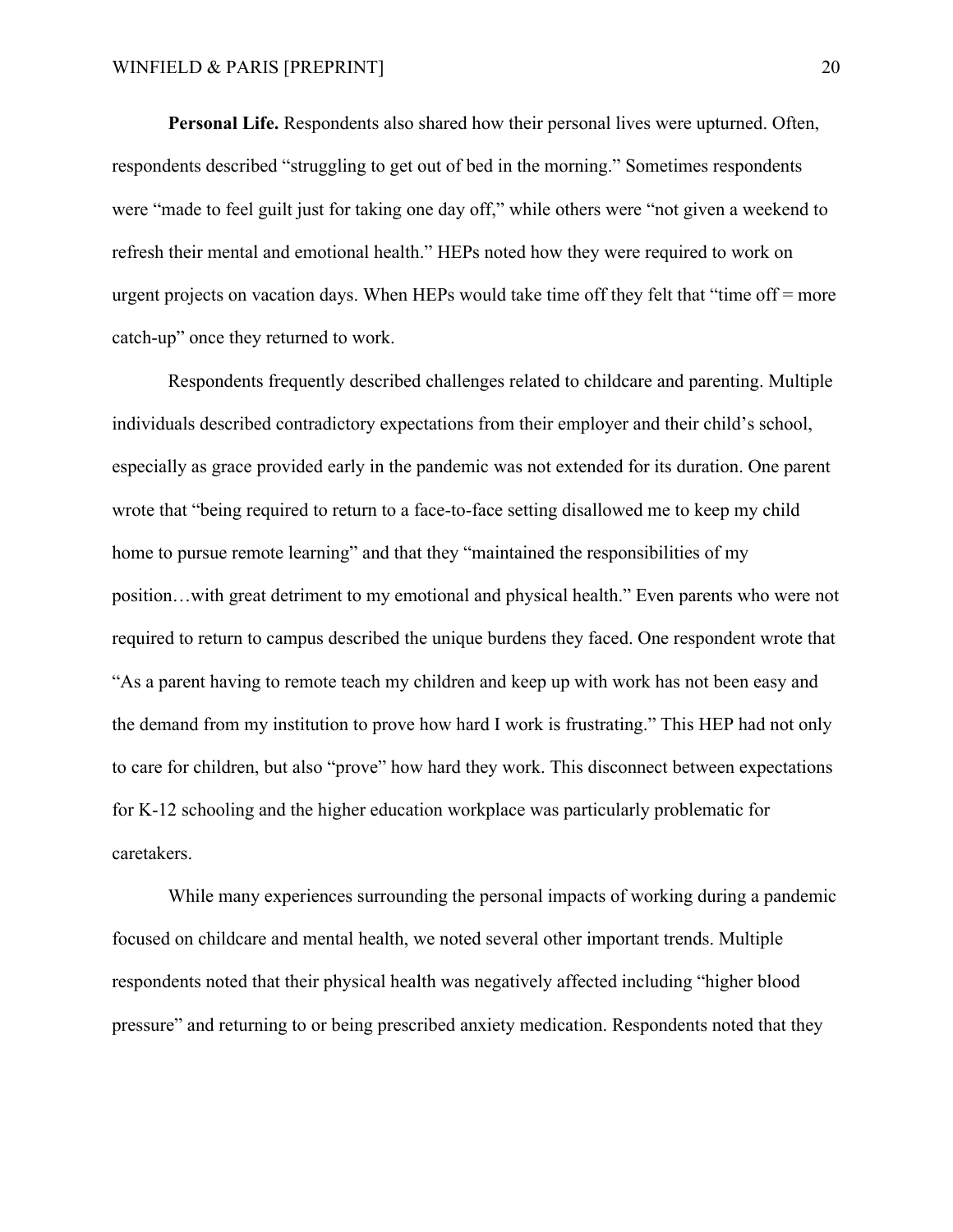did not have "the energy or motivation to participate in leisure activities, hobbies, etc." on which they typically relied to relieve stress.

#### **Mixed Methods Findings**

It is important to note where our quantitative and qualitative findings diverged. Staffing level changes, and transition of functions and services were statistically significant predictors in at least one of our regression models. However, our qualitative analyses found that these variables did not have differences in the quantity of codes that reflect each of these variables.

One construct that was meaningful in the qualitative analysis and statistically significant in some of our regression models was one's organizational proximity to the chief executive. However, these constructs were operationalized differently which warrants further discussion. The quantitative measure indicated the number of supervisors between an employee and chief executive, while the qualitative measure captured how respondents' positions within the organization influenced their experience, including feeling ignored or having support for their direct reports. These different operationalizations highlight the varied ways that organizational proximity matters for HEPs. One middle manager shared that "executive leadership does not share the concerns and fears of my front-line workers." HEPs in positions at lower levels of an organizational hierarchy expressed concerns about how senior staff managed the institutional response to the pandemic. One typical response included that "senior staff has not recognized these increased workloads and lack of resources." Even when these supervisors noticed their hard work, some respondents noted that supervisors did "nothing to address burnout." When respondents discussed lower-level employees, they were often framed as a concern. For example, one manager instituted daily check-ins and when staff were just "saying what they think we want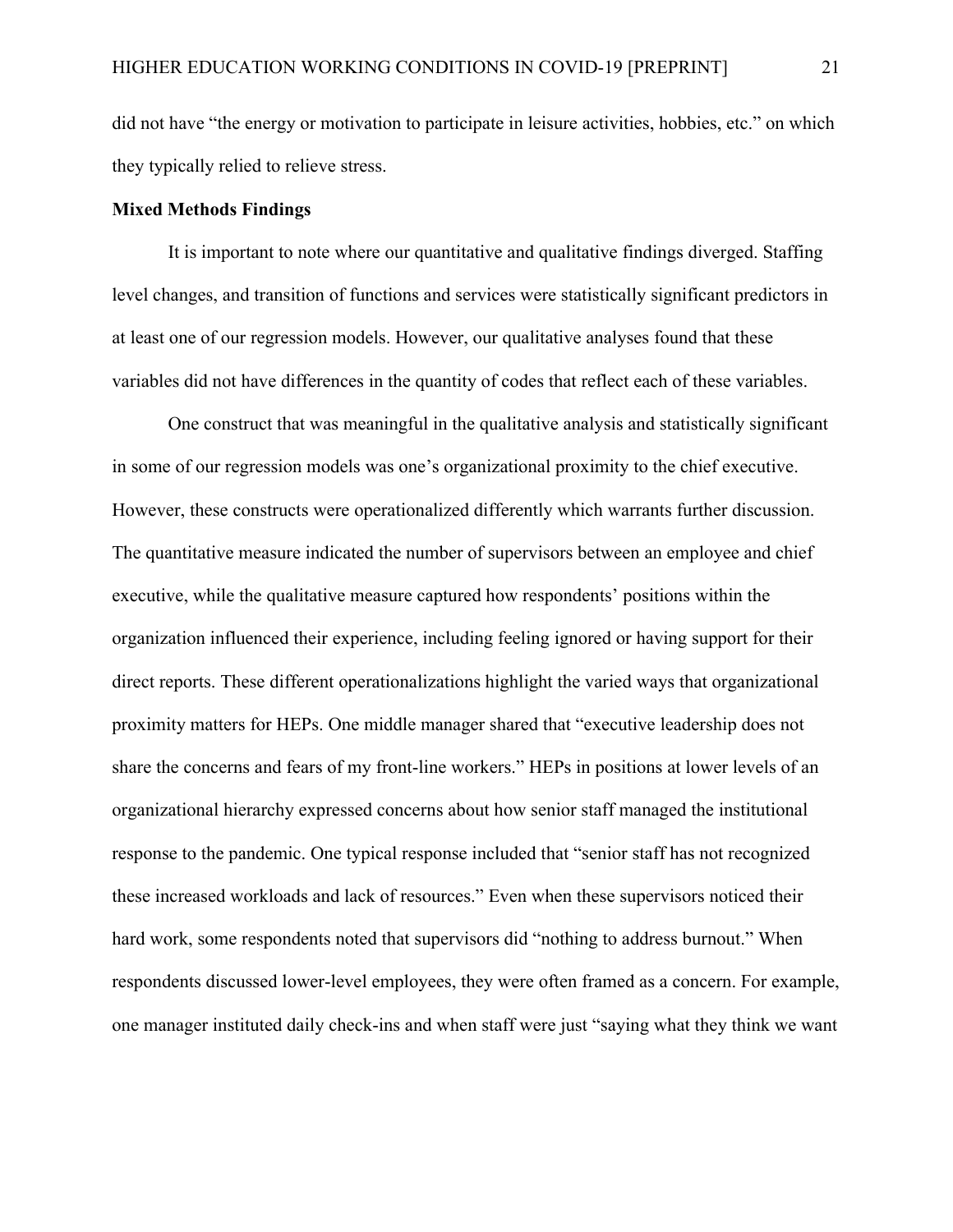to hear, but are not producing results," they followed up with staff members individually to provide support.

However, this generosity towards HEPs was not uniform. Some described how employees "[pushed] back on standard functions of [the] job" or had "poor time management and too many distractions when working from home." While these respondents have concerns about their fellow employees' productivity, the tone of some respondents did not consider the personal lives of their colleagues.

#### **Discussion & Conclusion**

During the pandemic, HEPs faced unprecedented changes to their work and job expectations to keep communities, workers, and students safe. Our mixed-methods analysis indicated that these work environments were challenging in multiple ways.

First, our quantitative findings reaffirm that findings of previous research on burnout and turnover in higher education remain relevant during the COVID-19 pandemic. We find that individuals who were able to transition to remote work without significant disruption had decreased odds of burnout. Through the JD-R framework (Demerouti et al., 2001), a difficult transition to remote work is a job demand associated with increased burnout. While productivity may have decreased for HEPs working remotely, our evidence shows that the decreased burnout associated with a seamless transition to remote work may improve an institution's employee retention rate. We find that significant levels of burnout are a predictor of HEPs' increased turnover intentions, reaffirming prior research on student affairs professionals (Mullen, Malone, et al., 2018). Thus, burnout during the pandemic may be similar enough to burnout before COVID-19 for institutional leaders to plan responses to improve the working conditions of HEPs using earlier scholarship.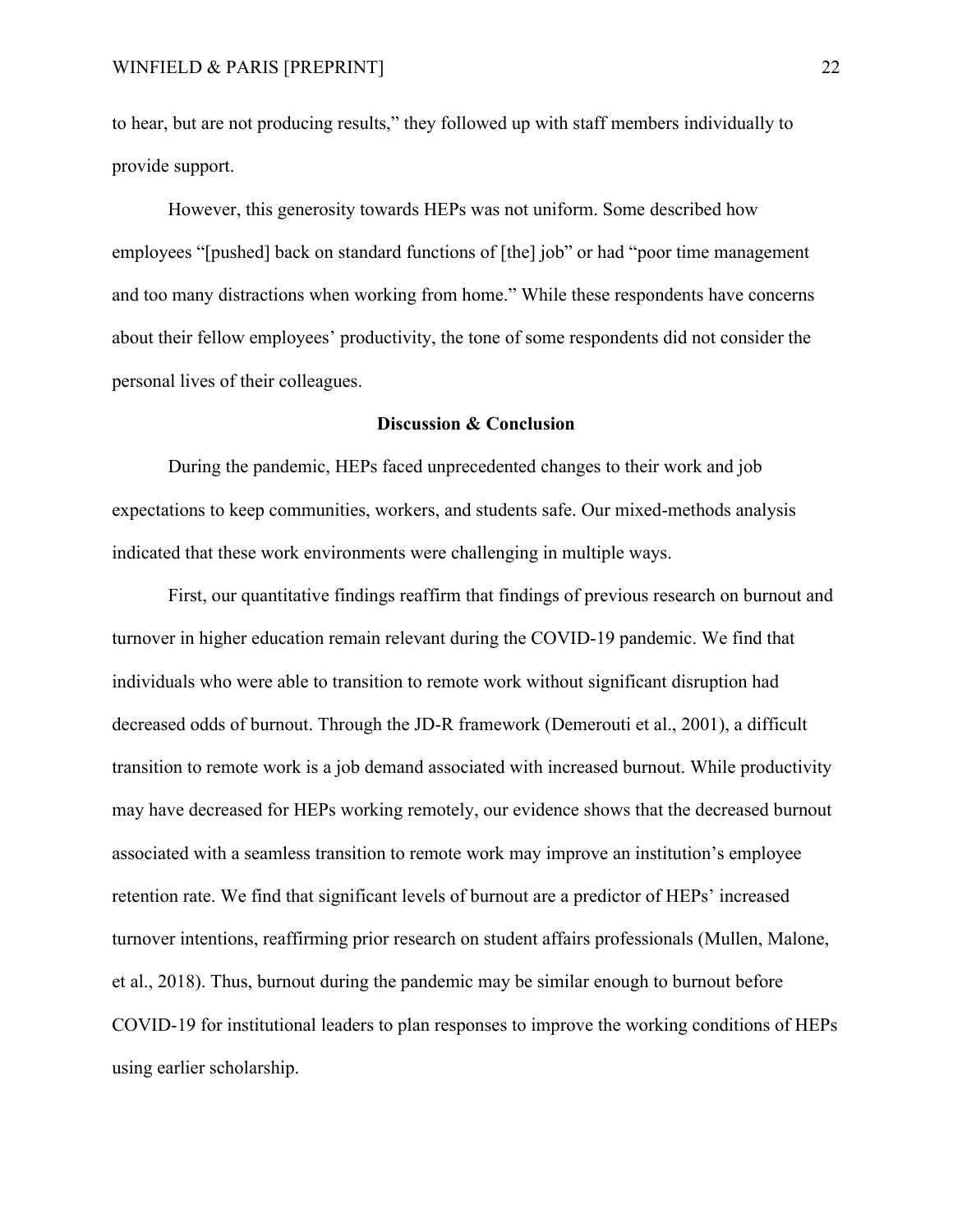Second, our qualitative findings illuminated common reasons for burnout. These included additional work and constant availability to address work-related problems. These findings are not new to higher education, as similar working conditions in the field led to burnout, fatigue, and departure (Marshall et al., 2016; Mullen, Malone, et al., 2018; Wilk, 2016). However, many previous studies of the higher education workforce study one segment of the organizational hierarchy, such as entry–level employees or middle managers. Our data include a cross section of the organizational hierarchy and show that one's location in the organizational hierarchy informs one's perception of the organizational response to the pandemic and working conditions, like prior research on furloughs in higher education (Pelletier et al., 2015). We recommend that future research continue to examine how one's position within an organization informs perceptions of working conditions.

Our qualitative findings highlighted many job demands placed on HEPs during COVID-19. Less apparent were resources to address challenging conditions. While some respondents described team-level support structures, these resources were not common. Instead, when HEPs described job resources they emphasized the *lack* of resources like adequate technology or meaningful time off, both of which contributed to their burnout. Institutions can therefore make it clearer what resources are available to support staff by developing and disseminating clear policies about remote work expectations and support available to employees.

Finally, we share recommendations about how future research can draw upon our findings. First, our mixed methods approach allowed us to capture challenges of working during the pandemic that were not accounted for in the close-ended survey items including decreased productivity and mental and emotional health of HEPs. Instead of adapting our findings into new quantitative questions, we encourage researchers and institutional agents to utilize the strengths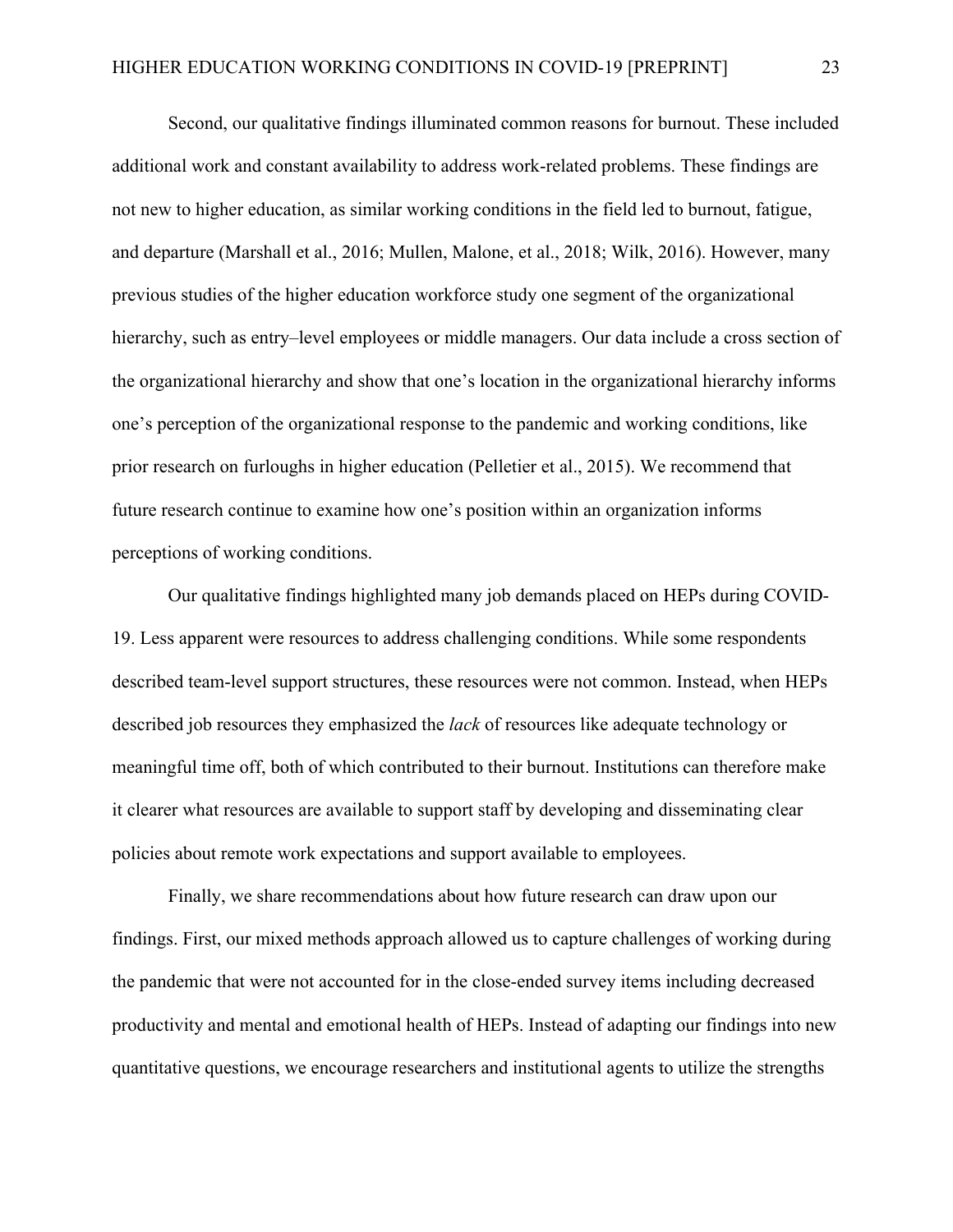### WINFIELD & PARIS [PREPRINT] 24

of mixed methods research and include open-ended items for qualitative analysis. This should be part of a comprehensive approach to data collection during the pandemic that allows respondents to articulate their personal experiences navigating this ever-changing situation.

Respondents also noted that institutions were occasionally aware of challenges but did not change practices. Institutional research on workplace conditions should therefore include plans to enact change to support employees, not simply collect and analyze data. Our qualitative findings emphasized the additional burdens on parents, a commonality with other COVID-19 research (e.g., Calarco et al., 2021; Power, 2020). Recent research has found that children of HEPs internalize their parent's bad days at work (Lehman & Krebs, 2018). Therefore, we urge future researchers to directly consider how HEP workplace conditions amid the pandemic may have affected HEPs who are parents and children.

Since respondents completed AACRAO's October 2020 survey, COVID-19 vaccines have been developed and have become widely available in the United States for those twelve and older. Most college campuses have returned to in-person instruction and HEPs are largely back on campus. Yet, COVID-19 cases on college campuses are on the rise and higher than when our data were collected (New York Times, 2021). As such, our calls for practices that center the humanity of all HEPs and systemic changes to address burnout (Peterson, 2020; Squire & Nicolazzo, 2019) may be more dire than our evidence shows. HEPs have increasingly vocalized concerns about practices that emphasize institutional finances instead of their health and worklife balance (Ellis, 2021). Various industries have begun experiencing a "Great Resignation" because of a growing discontent with workplace conditions (Hirsch, 2021). For institutions of higher education to avoid this fate and high rates of turnover, they must adjust their practices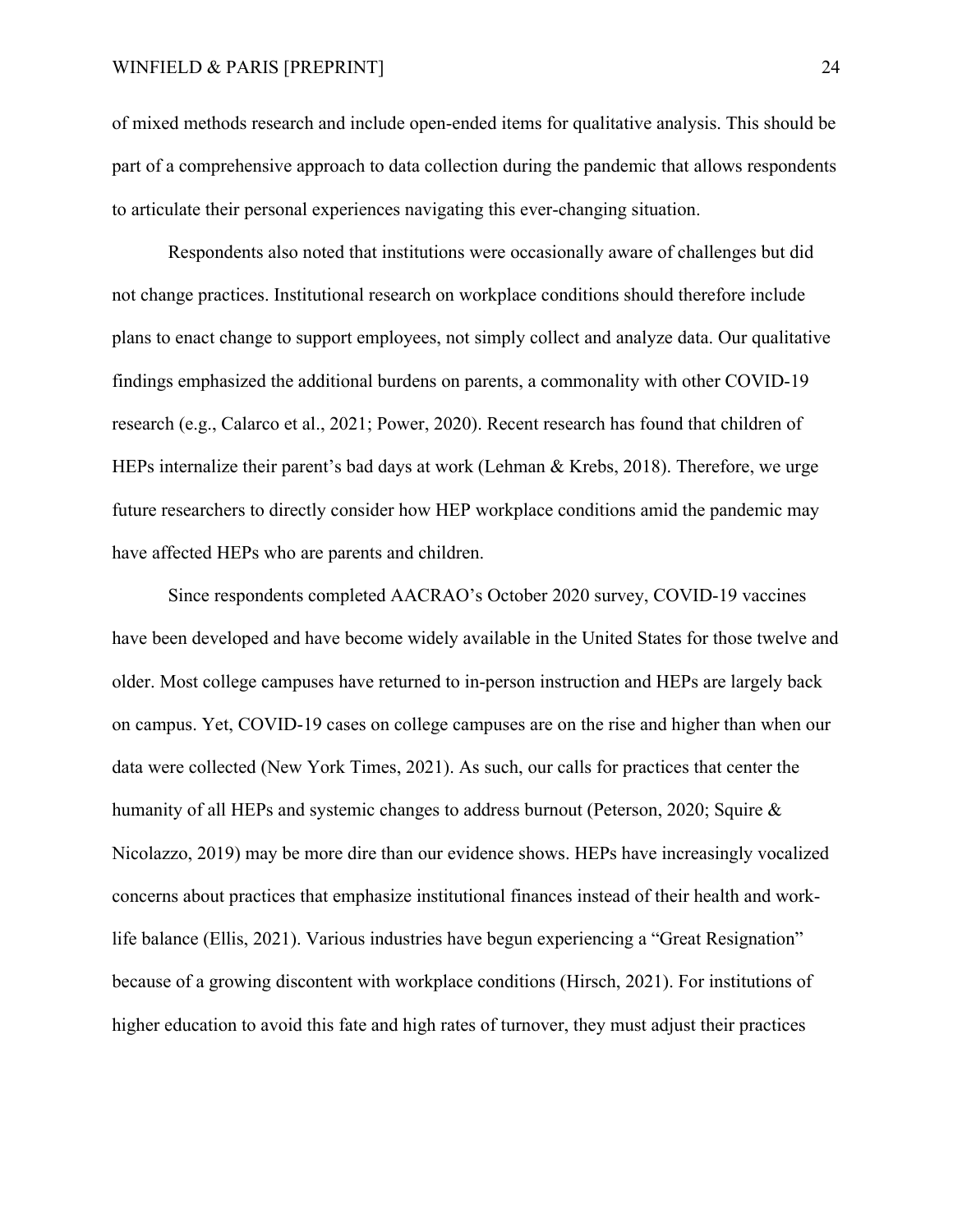from burning through HEPs (Anderson, 2021) to prioritizing the humanity of their workforce by making institutional-level reforms to navigate the challenges to come.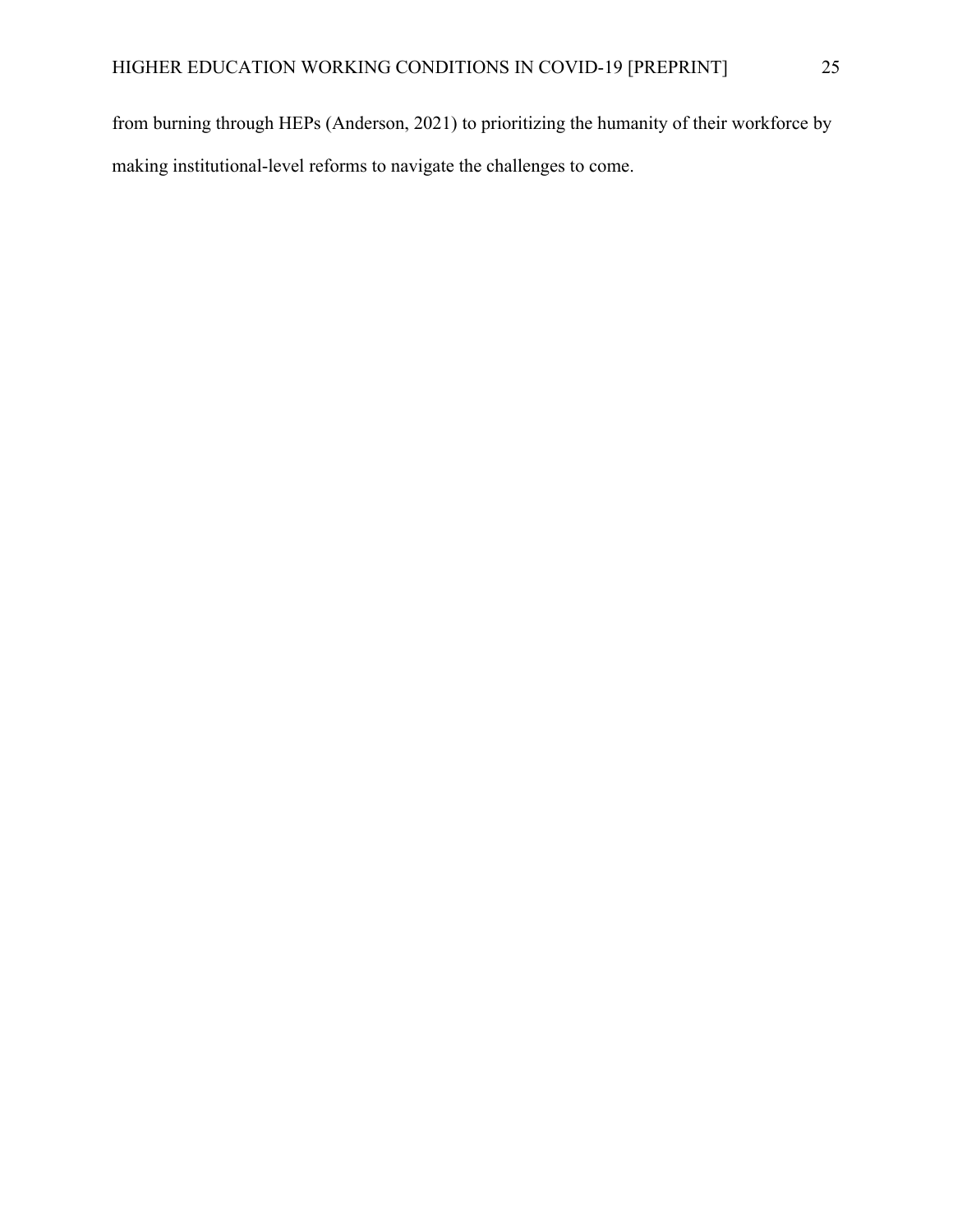#### **References**

- Alvarez, R. M., Atkenson, L. R., Levin, I., & Li, Y. (2019). Paying attention to inattentive survey respondents. *Political Analysis, 27*(2), 145-162. https://doi.org/10.1017/pan.2018.57
- Anderson, R. K., (2021). Burned out or burned through?: The costs of student affairs diversity work. *Journal of Student Affairs Research and Practice,58*(4), 359-371. https://doi.org/10.1080/19496591.2020.1822853
- Bauman, D. (2021). Here's who was hit hardest by higher ed's pandemic-driven job losses. *The Chronicle of Higher Education*. https://www.chronicle.com/article/heres-who-was-hithardest-by-higher-eds-pandemic-driven-job-losses
- Bazeley, P. (2009). Integrating data analysis in mixed methods research. *Journal of Mixed Methods Research, 3*(3), 203-207. https://doi.org/10.1177/1558689809334443
- Berger, R. (2015). Now I see it, now I don't: Researcher position and reflexivity in qualitative research. *Qualitative Research, 15*(2), 219-234. https://doi.org/10.1177/1468794112468475
- Box, G. E. P., & Tidwell, P. W. (1962). Transformation of the independent variables. *Technometrics, 4*, 531-550.
- Brewer, E. W., & Clippard, L. F. (2002). Burnout and job satisfaction among student support services personnel. *Human Resource Development Quarterly, 13*(2), 169-186. https://doi.org/10.1002/hrdq.1022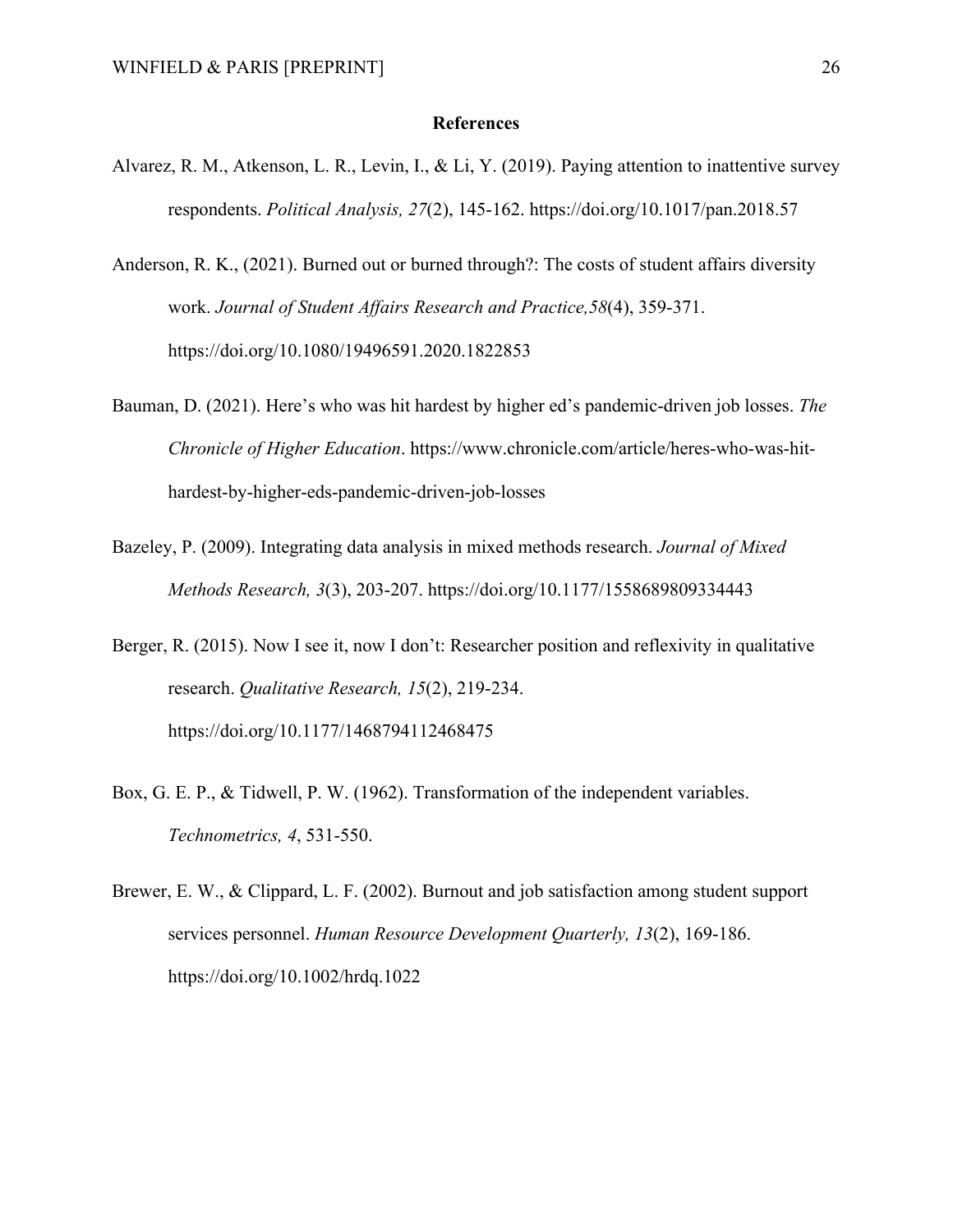- Calarco, J. M., Meanwell, E., Anderson, E. M., & Knopf, A. S. (2021). By default: How mothers in different-sex dual-earner couples account for inequalities in pandemic parenting. *Socius, 7*, 1-15. https://doi.org/10.1177/23780231211038783
- Chessman, H. M. (2021). Student affairs professionals, well-being, and work quality. *Journal of Student Affairs Research and Practice, 58*(2), 148-162. https://doi.org/10.1080/19496591.2020.1853556
- Chronicle of Higher Education. (2020). As COVID-19 pummels budgets, colleges are resorting to layoffs and furloughs: Here's the latest. https://www.chronicle.com/article/weretracking-employees-laid-off-or-furloughed-by-colleges
- Creswell, J. W., & Plano Clark, V. L. (2018). *Designing and conducting mixed methods research*. (3rd). Sage Publications.
- Dahlvig, J. E., & Beers, S. (2018). The status of student affairs divisions within the CCCU. *Christian Higher Education, 17*(4), 215-239. https://doi.org/10.1080/15363759.2018.1460883
- Demerouti, E., & Bakker, A. B. (2011). The job demands-resources model: Challenges for future research. *SA Journal of Industrial Psychology/SA Tydskrif vir Bedryfsielkunde, 37*(2), Article #974. https://doi.org/10.4102/sajip.v37i2.974
- Demerouti, E., Bakker, A. B., Nachreiner, F., & Schaufeli, W. B. (2001). The job demandsresources model of burnout. *Journal of Applied Psychology, 86*(3), 499-512. https://doi.org/10.1037/0021-9010.86.3.499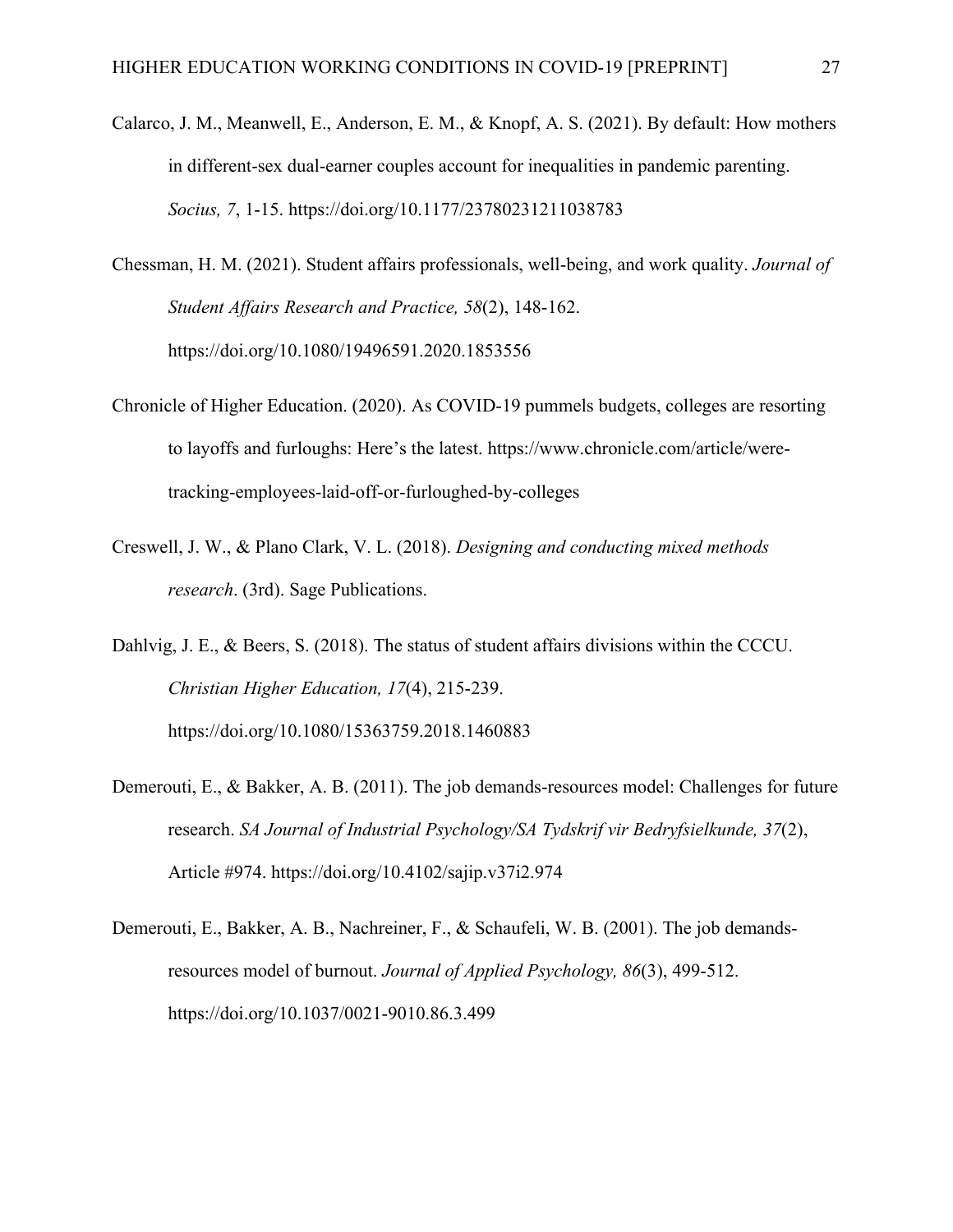- Ellis, L. (2021, June 17). The great disillusionment. *The Chronicle of Higher Education*. https://www.chronicle.com/article/the-great-disillusionment
- Gracia, N. J. (2020). COVID-19's disproportionate impact on communities of color spotlights the nation's systemic inequities. *Journal of Public Health Management and Practice*, *26*(6), 518-521. https://doi.org/10.1097/PHH.0000000000001212
- Gutterman, T. C., Fetters, M. D., & Creswell, J. W. (2015). Integrating quantitative and qualitative results in health science mixed methods research through joint displays. *Annals of Family Medicine, 13*(6), 554-561. https://doi.org/10.1370/afm.1865
- Hirsch, P. B. (2021). The great discontent. *Journal of Business Strategy.* Advance online publication. https://doi.org/10.1108/JBS-08-2021-0141
- Hosmer, D. W., Jr., & Lemeshow, S. (2000). *Applied logistic regression* (2nd Ed.). John Wiley & Sons.
- Howard-Hamilton, M. F., Palmer, C., Johnson, S., & Kicklighter, M. (1998). Burnout and related factors: Differences between women and men in student affairs. *College Student Affairs Journal, 17*(2), 80-91.
- Kaleba, N. (2021). Staff survey highlights interest in remote work, other concerns. *The University Record*. https://record.umich.edu/articles/staff-survey-highlights-interest-inremote-work-other-concerns
- Keith, T. Z. (2015). *Multiple regression and beyond: An introduction to multiple regression and structural equation modeling*. (2nd ed). Routledge.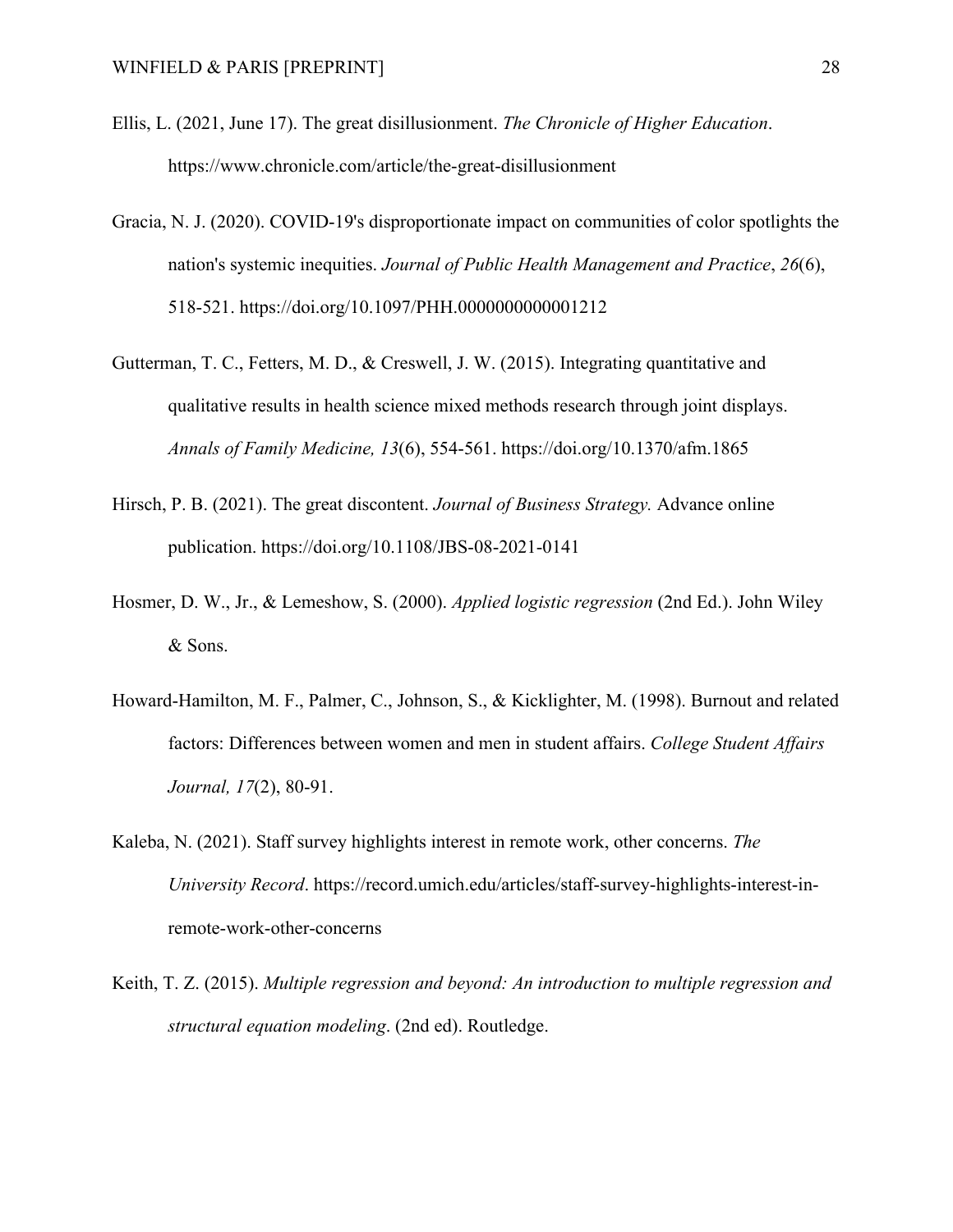- Kilgore, W. (2020). *Impacts of 2020 Disruptions on Work and Career Survey*. American Association of Collegiate Registrars and Admissions Officers.
- Li, P., & Guthrie, J. P. (2015). Survivor syndrome. *Wiley Encyclopedia of Management*. *11*, 1-2. https://doi.org/10.1002/9781118785317.weom110027
- Liu, X., & Koirala, H. (2012). Ordinal regression analysis: Using generalized ordinal logistic regression models to estimate educational data. *Journal of Modern Applied Statistical Methods, 11*(1), 21. https://doi.org/10.22237/jmasm/1335846000
- Lehman, J., & Krebs, S. R. (2018). My father works with carpet, my mother works with emotion: Understanding the lived experiences of children of student affairs professionals. *NASPA Journal About Women in Higher Education, 11*(3), 284-296. https://doi.org/10.1080/19407882.2018.1425145
- Marinoni, G., van't Land, H., & Jensen, T. (2020). *The impact of COVID-19 on higher education around the world: IAU Global survey report*. International Association of Universities. https://www.iau-

aiu.net/IMG/pdf/iau\_covid19\_and\_he\_survey\_report\_final\_may\_2020.pdf

Marshall, S. M., Gardner, M. M., Hughes, C., & Lowery, U. (2016), Attrition from student affairs: Perspectives from those who exited the profession. *Journal of Student Affairs Research and Practice, 53*(2), 146-159. https://doi.org/10.1080/19496591.2016.1147359

Maslach, C. (2003). *Burnout: The cost of caring*. Malor Books.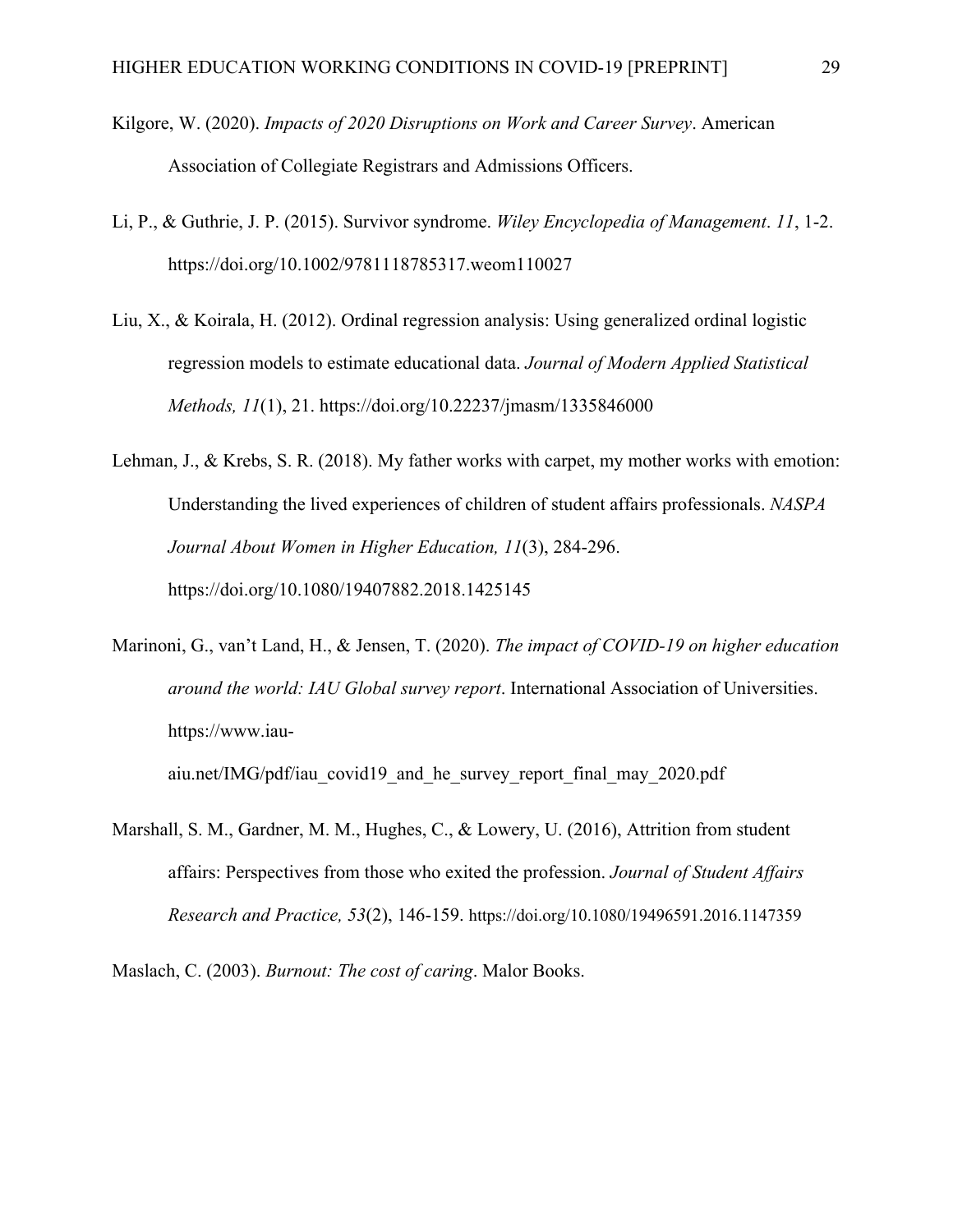- McClure, K. R. (2020, August 14). Burnout is coming to campus. Are college leaders ready?. *Edsurge*. https://www.edsurge.com/news/2020-08-14-burnout-is-coming-tocampus-are-college-leaders-ready
- McGraw, D., Hubler, S., & Levin, D. (2020). As the virus deepens financial trouble, colleges turn to layoffs. *The New York Times*. https://www.nytimes.com/2020/07/16/us/coronavirus-college-faculty-layoffs.html
- Mellieon, Jr, H. I., & Robinson, A. P. (2021). The new norm: Faculty perceptions of condensed online learning. *American Journal of Distance Education,35*(3), 170-183*.* https://doi.org/10.1080/08923647.2020.1847626
- Molock, S. D., & Parchem, B. (2021). The impact of COVID-19 on college students from communities of color. *Journal of American College Health*, Advance Online Publication. https://doi.org/10.1080/07448481.2020.1865380
- Mudrak, J., Zabrodska, K., Kveton, P., Jelinek, M., Blatny, M., Solcova, I., & Machovcova, K. (2018). Occupational well-being among university faculty: A job demands-resources model. *Research in Higher Education, 59*(3), 325-348. https://doi.org/10.1007/s11162- 017-9467-x
- Mullen, P. R., Blount, A. J., Lambie, G. W., & Chae, N. (2018). School counselors' perceived stress, burnout, and job satisfaction. *Professional School Counseling, 21*(1), 1-10. https://doi.org/10.1177/2156759X18782468
- Mullen, P. R., Malone, A., Denney, A., & Dietz, S. S. (2018). Job stress, burnout, jobmud satisfaction, and turnover intention among student affairs professionals. *College Student Affairs Journal, 36*(1), 94-108. https://doi.org/10.1353/csj.2018.0006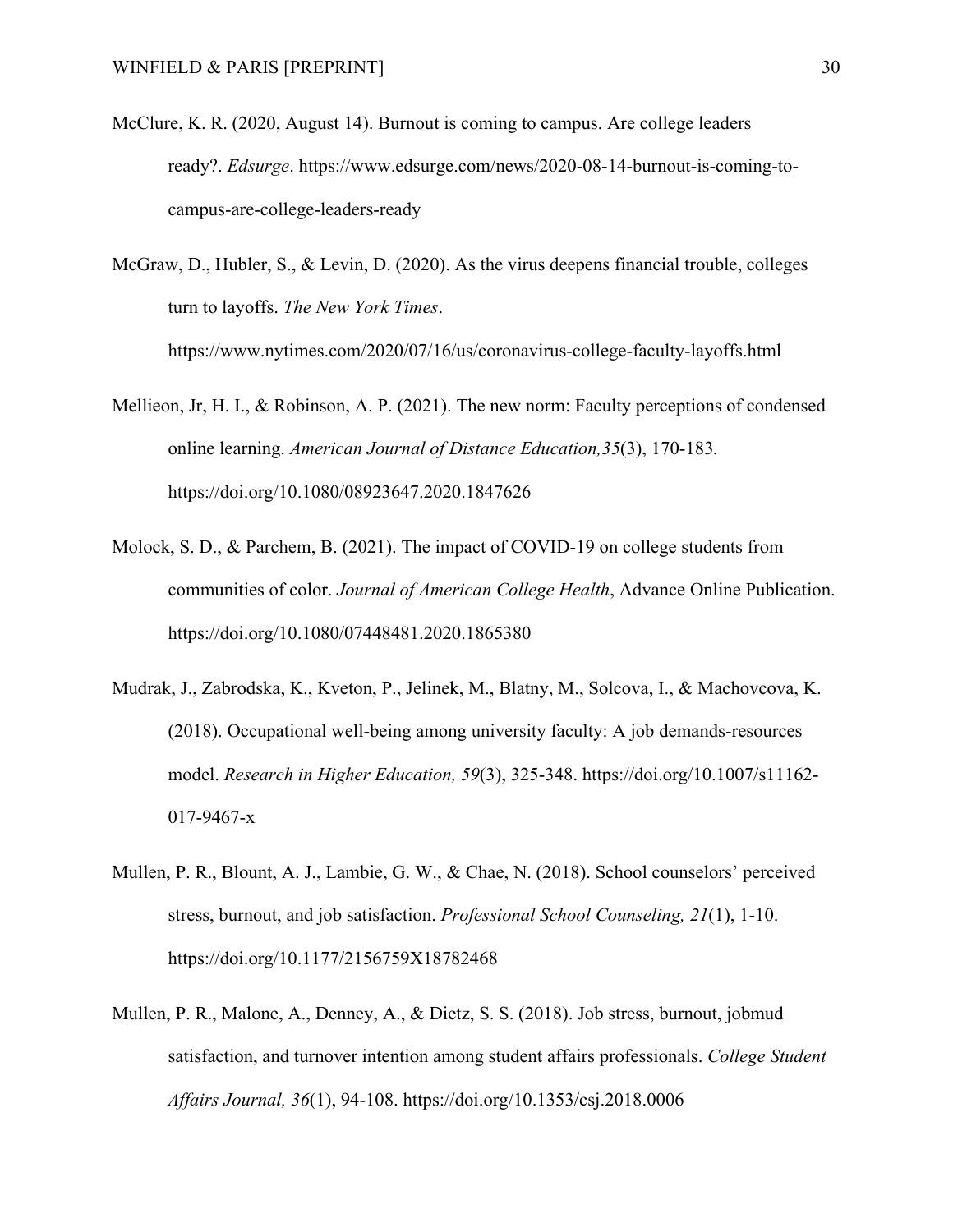- New York Times. (2021). *Coronavirus (Covid-19) data in the United States* [Data set]. Retrieved July 7, 2021 from https://github.com/nytimes/covid-19-data
- O'Connell, M., & Kung, M. (2007). The cost of employee turnover. *Industrial Management, 49*(1), 14-19.
- Pelletier, K. L., Kottke, J. L., & Reza, E. M. (2015). During furloughs, who is more attached to a public university? Staff? Faculty?...Managers. *Public Personnel Management, 44*(1), 120-142. https://doi.org/10.1177/0091026014558155
- Peterson, A. H. (2020). *Can't even: How millennials became the burnout generation*. Houghton Mifflin Harcourt Publishing Company.
- Power, K. (2020). The COVID-19 pandemic has increased the care burden of women and families. *Sustainability: Science, Practice and Policy, 16*(1), 67-73. https://doi.org/10.1080/15487733.2020.1776561
- Preston, P. J., Peterson, H., Sanchez, D., Carlos, A. C., & Reed, A. (2021). Serving students takes a toll: Self-care, health, and professional quality of life. *Journal of Student Affairs Research and Practice, 58*(2), 163-178. https://doi.org/10.1080/19496591.2020.1853558
- Rapanta, C., Botturi, L., Goodyear, P., Guàrdia, L., & Koole, M. (2020). Online university teaching during and after the Covid-19 crisis: Refocusing teacher presence and learning activity. *Postdigital Science and Education, 2*(3), 923-945.

<https://doi.org/10.1007/s42438-020-00155-y>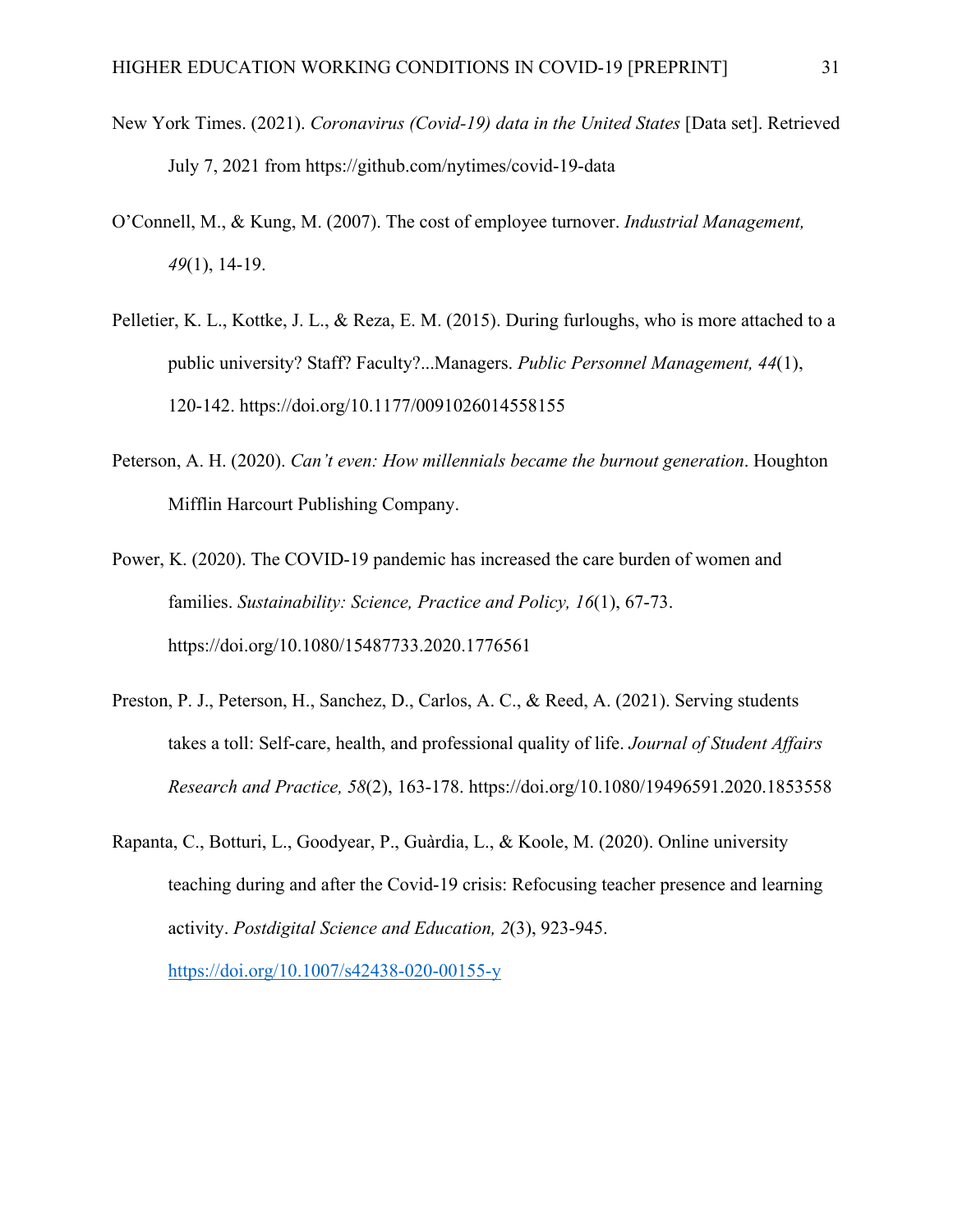- Regehr, C., & Goel, V. (2020). Managing COVID-19 in a large urban research-intensive university. *Journal of Loss and Trauma, 25*(6-7), 523–539. https://doi.org/10.1080/15325024.2020.1771846
- Romano, C. R., Hanish, J., Phillips, C., & Waggoner, M. D. (2010). The new normal: Senior student affairs officers speak out about budget cutting. *New Directions for Student Services, 129*, 59-70. https://doi.org/10.1002/ss.351
- Rosser, V. J., & Townsend, B. K. (2006). Determining public two-year faculty's intent to leave: An empirical model. *Journal of Higher Education, 77*(1), 124–147. https://doi.org/10.1080/00221546.2006.11778921
- Ryan, G. W., & Bernard, H. R. (2003). Techniques to identify themes. *Field Methods, 15*(1), 85- 109. https://doi.org/10.1177/152822X02239569
- Saldaña, J. (2013). *The coding manual for qualitative researchers* (2nd ed). Sage.
- Schaufeli, W. B., Leiter, M. P., & Maslach, C. (2009). Burnout: 35 years of research and practice. *Career Development International, 14*(3), 204-220. https://doi.org/10.1108/13620430910966406
- Shenton, A. K. (2004). Strategies for ensuring trustworthiness in qualitative research projects. *Education for Information, 22*(2), 63-75. https://doi.org/10.3233/EFI-2004-22201
- Squire, D. D., & Nicolazzo, Z. (2019). Love my naps, but stay woke: The case against self-care. *About Campus: Enriching the Student Learning Experience*, *24*(2), 4–11. https://doi.org/10.1177/1086482219869997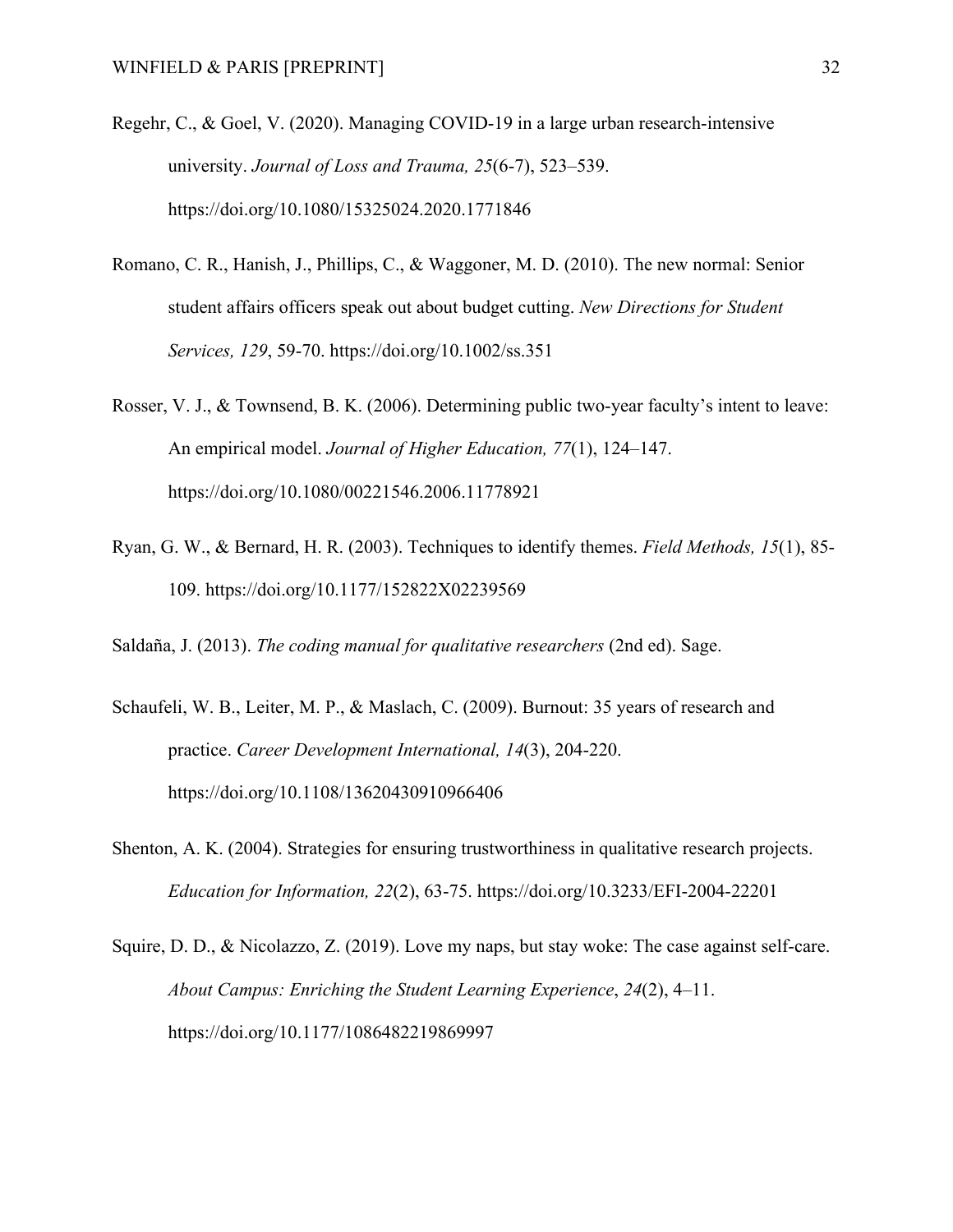- Son, C., Hegde, S., Smith, A., Wang, X., & Sasangohar, F. (2020). Effects of COVID-19 on college students' mental health in the United States: Interview survey study. *Journal of Medical Internet Research, 22*(9), e21279. https://doi.org/10.2196/21279
- Steele, T. (2018). Toxicity in the work environment: Retaining staff members of color at a predominantly white institution. *College Student Affairs Journal, 36*(1), 109-123. https://doi.org/10.1353/csj.2018.0007

Stevens, J. P. (2002). *Applied multivariate statistics for the social sciences* (Vol. 4). Erlbaum.

Szekeres, J. (2006). General staff experiences in the corporate university. *Journal of Higher Education Policy and Management, 28*(2), 1330145. https://doi.org/10.1080/13600800600750962

Turk, J. M., Soler, M. C., & Vigil, D. (2020). *College and university presidents respond to COVID-19: April 2020 survey*. American Council on Education. https://www.acenet.edu/Documents/Presidents-Respond-COVID19-April2020.pdf

- U.S. Department of Education. (2019). National Center for Education Statistics, Integrated Postsecondary Education Data System (IPEDS), [Survey Year 2019], [Survey Components: Institutional Characteristics, Fall Enrollment, Fall Staff].
- Wilk, K. E. (2016). Work-life balance and ideal worker expectations for administrators. *New Directions for Higher Education, 176*, 37-51. https://doi.org/10.1002/he.20208
- World Health Organization (2021). *International statistical classification of diseases and related health problems* (11<sup>th</sup> ed.). https://icd.who.int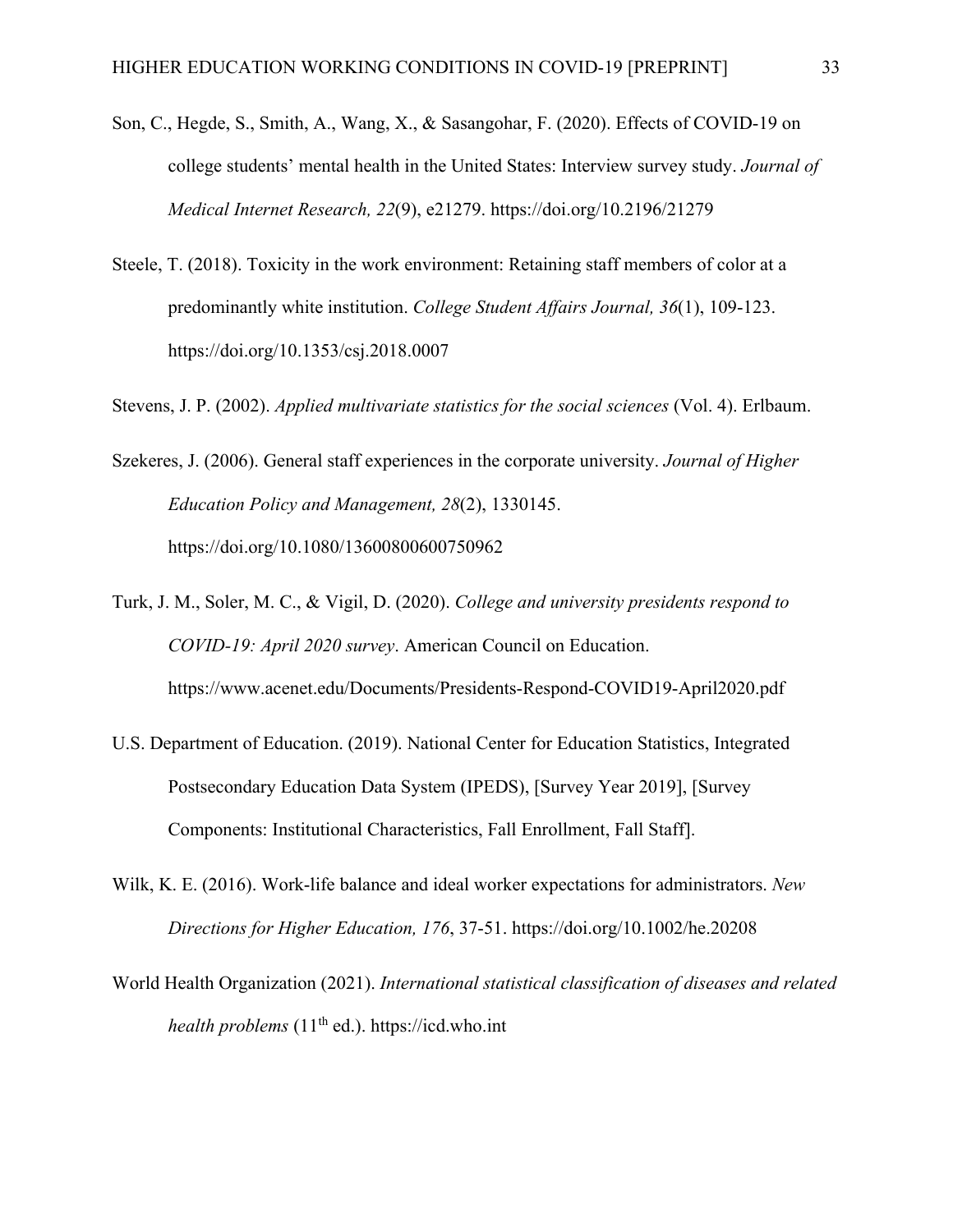# WINFIELD & PARIS [PREPRINT] 34

|                                                                                    | $\boldsymbol{n}$ | Percentage |
|------------------------------------------------------------------------------------|------------------|------------|
| Organizational proximity to chief executive                                        |                  |            |
| Chief executive                                                                    | 66               | 6.1        |
| One report                                                                         | 385              | 35.6       |
| Two reports                                                                        | 346              | 32.0       |
| Three or more reports                                                              | 283              | 26.2       |
| Front-line student service                                                         |                  |            |
| Provides front-line student service                                                | 127              | 11.8       |
| Does not provide front-line student service                                        | 953              | 88.2       |
| Transition of functions and services                                               |                  |            |
| Remote work transitioned with little disruption                                    | 626              | 58.0       |
| Remote work transitioned with significant disruption                               | 225              | 20.8       |
| Remote work unable to be transitioned/not transitioned                             | 229              | 21.2       |
| Staffing level change                                                              |                  |            |
| All staff kept fully employed                                                      | 754              | 69.8       |
| Some staff had reduced hours/were furloughed                                       | 167              | 15.5       |
| Some staff positions were eliminated                                               | 159              | 14.7       |
| Burnout                                                                            |                  |            |
| Little to no sense of burnout; no concerns about the pace of<br>future work        | 65               | 6.0        |
| Slight sense of burnout; no concerns about the pace of<br>future work              | 184              | 17.0       |
| Some sense of burnout; some concern about the pace of<br>future work               | 234              | 21.7       |
| Definite sense of burnout; concerned about the pace of<br>future work              | 421              | 39.0       |
| Significant sense of burnout; significant concern about the<br>pace of future work | 176              | 16.3       |
| Turnover intention                                                                 |                  |            |
| Intends to leave the profession earlier than anticipated                           | 316              | 29.3       |
| Does not intend to leave the profession                                            | 764              | 70.7       |

# Table 1. *Descriptive Statistics of Survey Responses*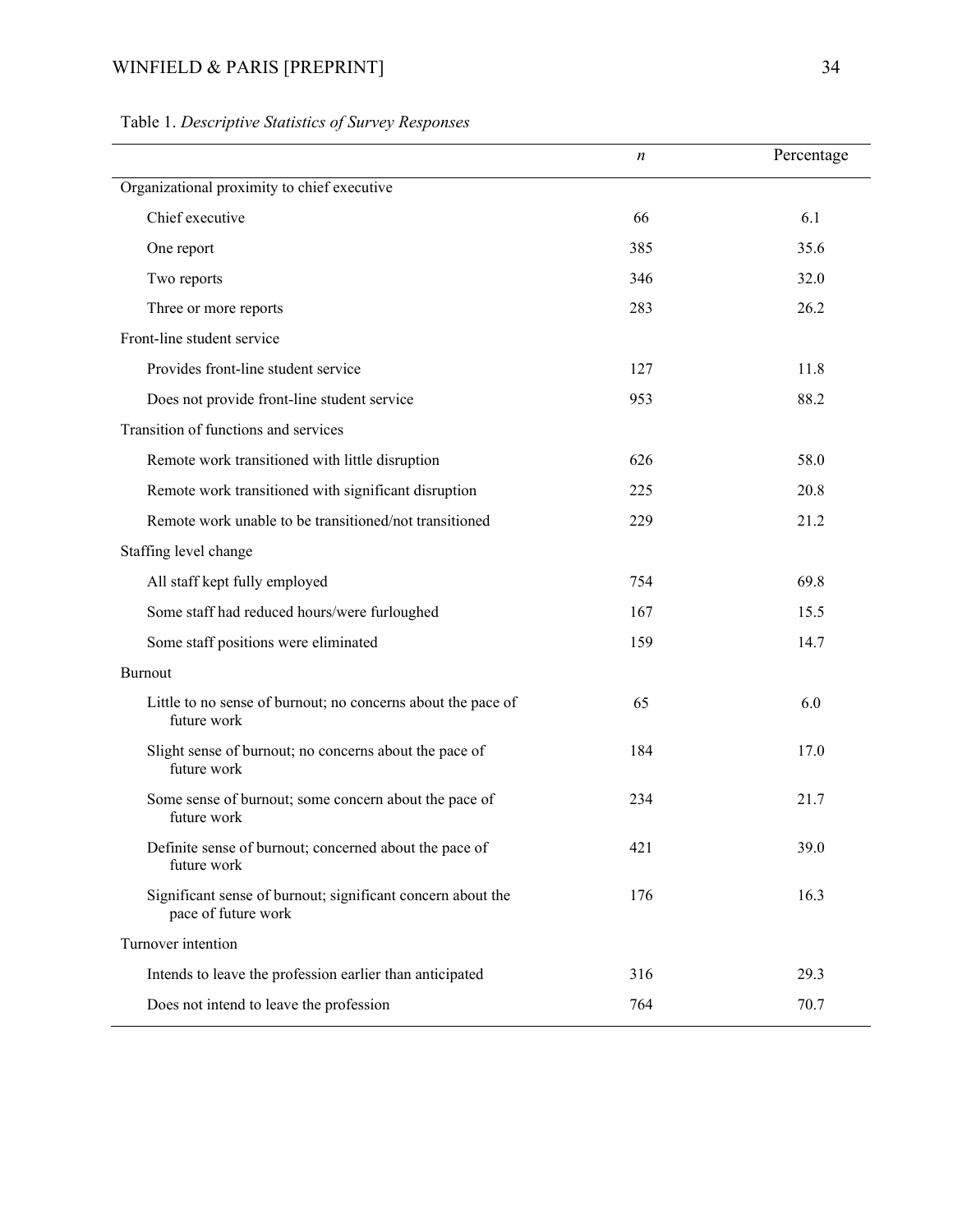# **Table 2.**

|                          | $\boldsymbol{n}$ | Percentage |
|--------------------------|------------------|------------|
| FTE enrollment headcount |                  |            |
| $28 - 2,000$             | 272              | 25.2       |
| $2,001 - 10,000$         | 431              | 39.9       |
| $10,001 - 18,000$        | 130              | 12.0       |
| 18,001 or more           | 247              | 22.9       |
|                          |                  |            |
| FTE staff                |                  |            |
| $6 - 500$                | 332              | 30.7       |
| $501 - 2,000$            | 385              | 35.6       |
| $2,001 - 7,000$          | 224              | 20.7       |
| $7,001$ – or more        | 139              | 12.9       |
|                          |                  |            |
| Institutional control    |                  |            |
| Public                   | 552              | 51.1       |
| Private                  | 528              | 48.9       |
|                          |                  |            |
| Institutional level      |                  |            |
| Four or more years       | 947              | 87.7       |
| Less than four years     | 133              | 12.3       |

*Descriptive Statistics of the Institutions Represented by the Survey Respondents*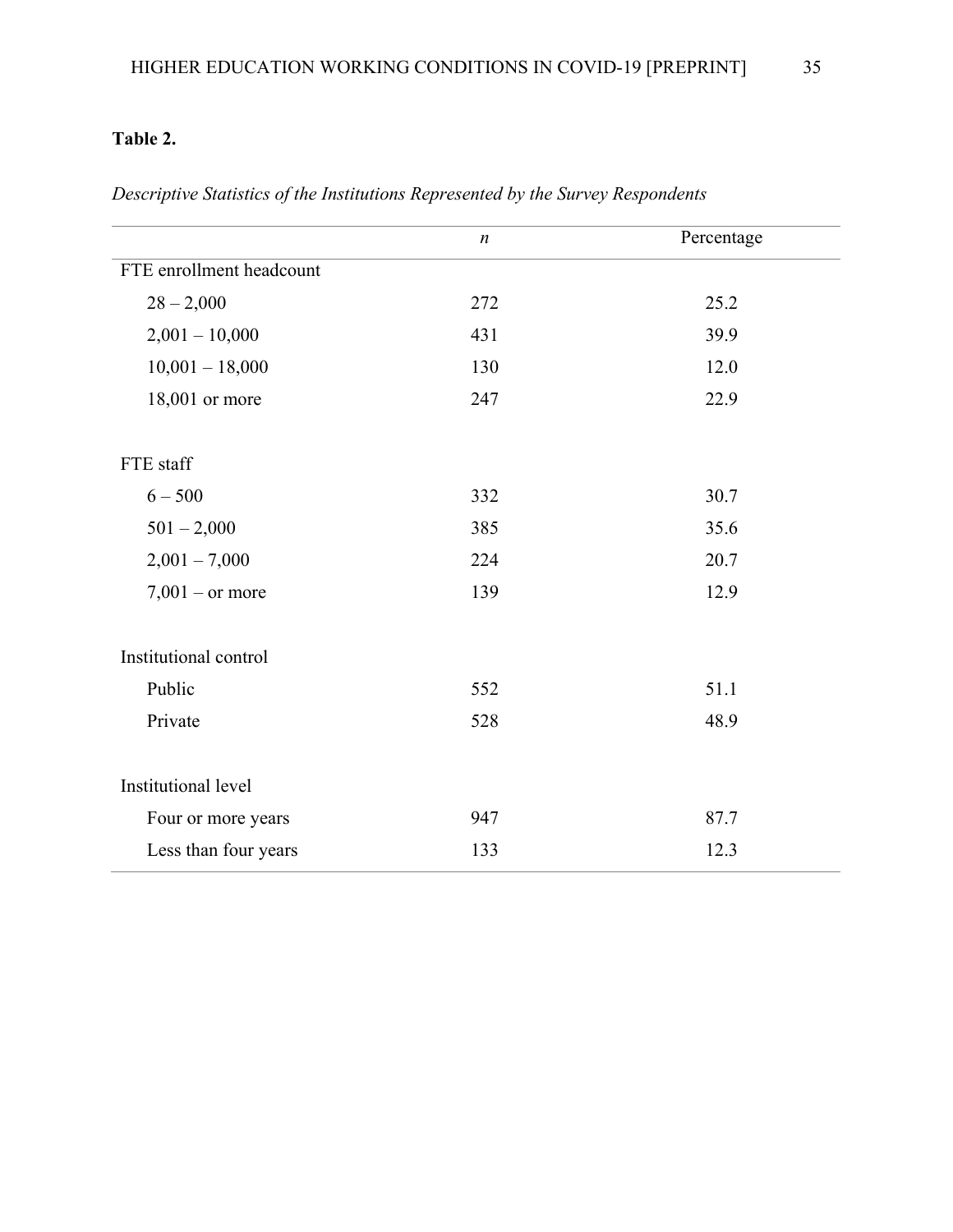|                                              | <b>Model 1</b>    | <b>Model 2</b>    |
|----------------------------------------------|-------------------|-------------------|
|                                              | <b>Odds Ratio</b> | <b>Odds Ratio</b> |
|                                              | (SE)              | (SE)              |
| Organizational proximity                     |                   |                   |
| Chief executive                              | $0.614*$          | 0.658             |
|                                              | (0.245)           | (0.315)           |
| One report                                   | 0.978             | 1.008             |
|                                              | (0.138)           | (0.162)           |
| Three or more reports                        | 1.185             | 1.260             |
|                                              | (0.149)           | (0.164)           |
| Provides front-line student service          | 0.820             | 0.680             |
|                                              | (0.178)           | (0.208)           |
| Transition of functions and services         |                   |                   |
| Remote work transitioned with significant    | $1.713**$         | 1.971**           |
| disruption                                   | (0.142)           | (0.164)           |
| Remote work unable to be transitioned/not    | $1.751**$         | $1.745**$         |
| transitioned                                 | (0.143)           | (0.166)           |
|                                              |                   |                   |
| Staffing level change                        |                   |                   |
| Some staff had reduced hours/were furloughed | 1.247             | 1.245             |
|                                              | (0.159)           | (0.180)           |
| Some staff positions were eliminated         | 1.342             | 1.251             |
|                                              | (0.157)           | (0.184)           |
| Institutional control: private               | 1.028             | 0.977             |
|                                              | (0.122)           | (0.141)           |
| Institutional level: less than four years    | 0.910             | 2.02              |
|                                              | (0.183)           |                   |
|                                              |                   | (0.382)           |
| FTE student to staff ratio                   | 1.001             | 1.000             |
|                                              | (0.002)           | (0.002)           |
| COVID-19 cases, logged                       |                   | 0.958             |
|                                              |                   | (0.036)           |
| $\boldsymbol{n}$                             | 1,080             | 830               |
| Nagelkerke $R^2$                             | 0.035             | 0.048             |

| Table 3. Summary of Job Resources and Demands as Predictors of Burnout |  |
|------------------------------------------------------------------------|--|
|------------------------------------------------------------------------|--|

*Note. SE* = standard error. \*\*  $p < 0.01$ , \*  $p < 0.05$ . Reference categories: organizational proximity: two reports; front-line student service: does not provide front-line student service; transition of functions and services: remote work transitioned with little disruption; staffing level change: all staff kept fully employed; institutional control: public; institutional level: four or more years.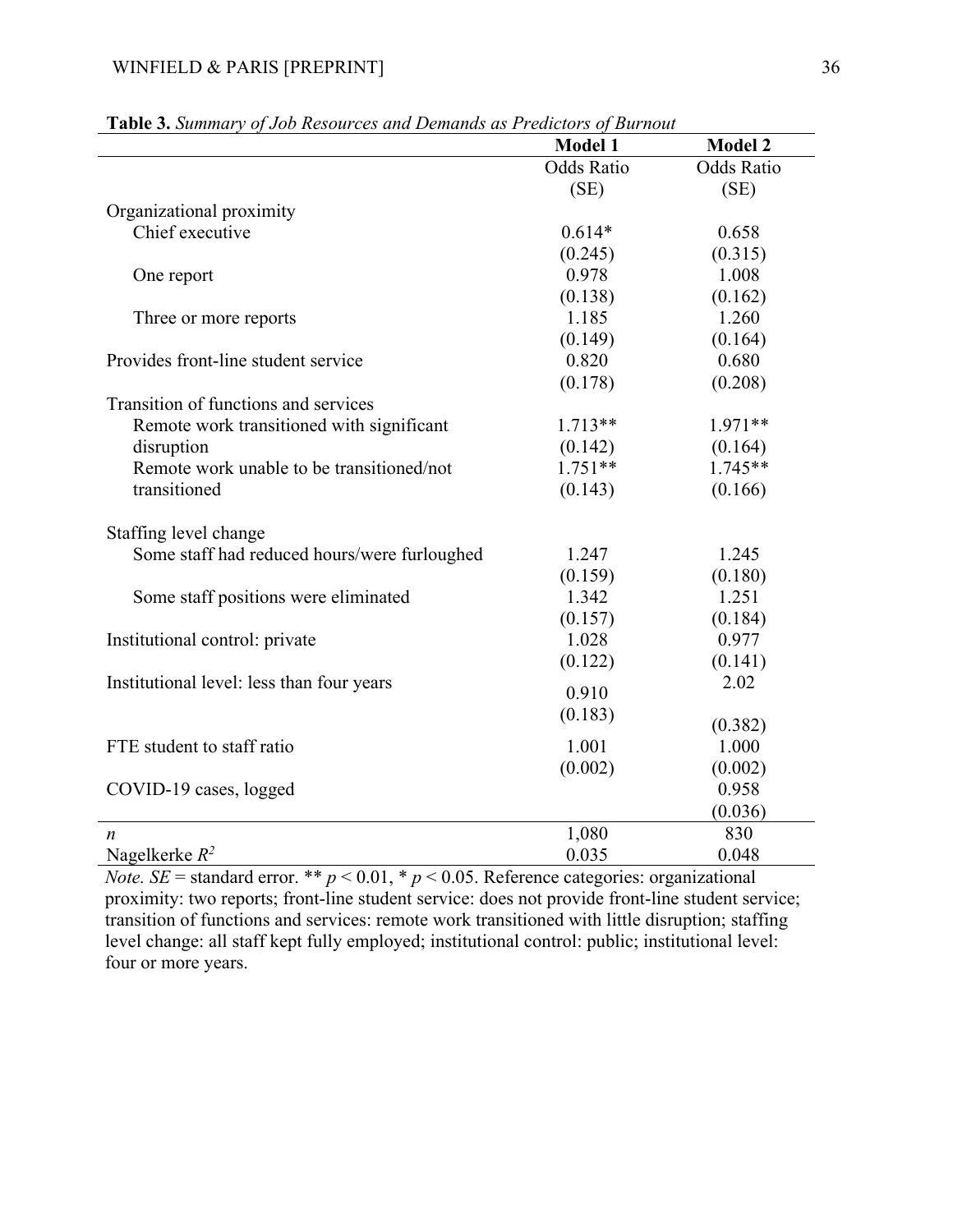| of ooo hesources and Bentanas and Burnout as I reductors of Turnover Intentions |                   |                |
|---------------------------------------------------------------------------------|-------------------|----------------|
|                                                                                 | <b>Model 1</b>    | <b>Model 2</b> |
|                                                                                 | <b>Odds Ratio</b> | Odds Ratio     |
|                                                                                 | (SE)              | (SE)           |
| Organizational proximity                                                        |                   |                |
| Chief executive                                                                 | 1.122             | 0.651          |
|                                                                                 | (0.323)           | (0.384)        |
| One report                                                                      | 1.238             | 0.590          |
|                                                                                 | (0.178)           | (0.402)        |
| Three or more reports                                                           | 0.893             | 0.633          |
|                                                                                 | (0.196)           | (0.387)        |
| Provides front-line student service                                             | 1.399             | 0.800          |
|                                                                                 | (0.227)           | (0.271)        |
| Transition of functions and services                                            |                   |                |
| Remote work transitioned with significant disruption                            | 1.301             | 0.817          |
|                                                                                 | (0.177)           | (0.251)        |
| Remote work unable to be transitioned/not transitioned                          | 1.043             | 0.843          |
|                                                                                 | (0.183)           | (0.206)        |
| Staffing level change                                                           |                   |                |
| Some staff had reduced hours/were furloughed                                    | 1.018             | 1.464          |
|                                                                                 | (0.206)           | (0.293)        |
| Some staff positions were eliminated                                            | $1.713**$         | 0.983          |
|                                                                                 | (0.191)           | (0.233)        |
| Institutional control: private                                                  | 0.738             | 1.238          |
|                                                                                 | (0.160)           | (0.184)        |
| Institutional level: Less than four years                                       | 1.158             | 1.337          |
|                                                                                 | (0.238)           | (0.489)        |
| FTE Student to staff ratio                                                      | 1.000             | 0.998          |
|                                                                                 | (0.002)           | (0.003)        |
| Slight sense of burnout, no concern                                             | 1.476             | 1.012          |
|                                                                                 | (0.434)           | (0.546)        |
| Some sense of burnout; some concern                                             | 2.004             | 1.403          |
|                                                                                 | (0.414)           | (0.524)        |
| Definite sense of burnout; concerned                                            | $3.221**$         | 2.179          |
|                                                                                 | (0.398)           | (0.507)        |
| Significant burnout, significant concern                                        | 11.035**          | 8.315**        |
|                                                                                 | (0.415)           | (0.521)        |
| COVID-19 cases, logged                                                          |                   | 0.940          |
|                                                                                 |                   | (0.046)        |
| Constant                                                                        |                   | 0.334          |
|                                                                                 |                   | (0.805)        |
| n                                                                               | 1,080             | 830            |
| Nagelkerke $R^2$                                                                | 0.155             | 0.154          |

**Table 4.** *Summary of Job Resources and Demands and Burnout as Predictors of Turnover Intentions*

*Note. SE* = standard error. \*\* *p* < 0.01, \* *p* < 0.05. Reference categories: organizational proximity: two reports; front-line student service: does not provide front-line student service; transition of functions and services: remote work transitioned with little disruption; staffing level change: all staff kept fully employed; institutional control: public; institutional level: four or more years.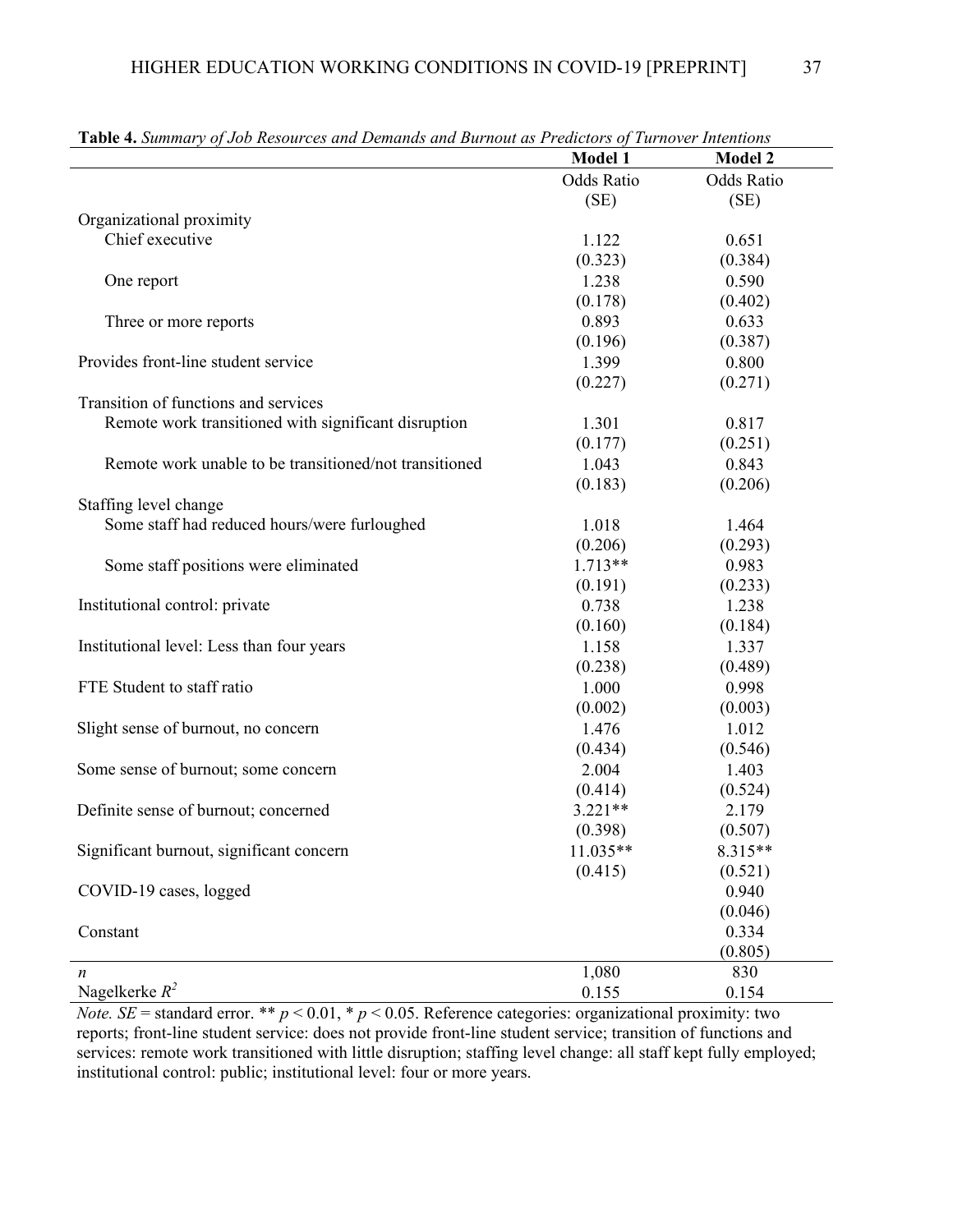|                             | Little         | Slight     | Some       | Definite   | Significant |             |
|-----------------------------|----------------|------------|------------|------------|-------------|-------------|
|                             | Sense          | sense      | sense      | sense      | sense       | Overall     |
|                             | $n = 65$       | $n = 183$  | $n = 235$  | $n = 420$  | $n = 177$   | $n = 1,080$ |
| Working in a pandemic       |                |            |            |            |             |             |
| Additional work             | $\overline{2}$ | 31         | 45         | 111        | 49          | 238         |
|                             | $(3.1\%)$      | $(16.9\%)$ | $(19.1\%)$ | $(26.4\%)$ | (27.7%)     | (22%)       |
| Collaboration               | $\overline{2}$ | 22         | 38         | 76         | 35          | 173         |
|                             | $(3.1\%)$      | (12%)      | $(16.2\%)$ | $(18.1\%)$ | $(19.8\%)$  | (16%)       |
| Impacts on work             | 1              | 19         | 35         | 73         | 27          | 155         |
| quality                     | $(1.5\%)$      | $(10.4\%)$ | $(14.9\%)$ | $(17.4\%)$ | $(15.3\%)$  | $(14.4\%)$  |
| Organizational              | 5              | 26         | 29         | 73         | 47          | 180         |
| hierarchy*                  | $(7.7\%)$      | $(14.2\%)$ | $(12.3\%)$ | $(17.4\%)$ | $(26.6\%)$  | $(16.7\%)$  |
| Remote work concerns        | 9              | 22         | 29         | 66         | 24          | 150         |
|                             | $(13.8\%)$     | (12%)      | $(12.3\%)$ | $(15.7\%)$ | $(13.6\%)$  | $(13.9\%)$  |
|                             | 10             | 38         | 43         | 85         | 46          | 222         |
| Staffing level change*      | $(15.4\%)$     | $(20.8\%)$ | $(18.3\%)$ | $(20.2\%)$ | (26%)       | $(20.6\%)$  |
| Personal life in a pandemic |                |            |            |            |             |             |
|                             | 3              | 15         | 17         | 36         | 18          | 89          |
| Concerns about future       | $(4.6\%)$      | $(8.2\%)$  | $(7.2\%)$  | $(8.6\%)$  | $(10.2\%)$  | $(8.2\%)$   |
| Emotional & mental          | 12             | 78         | 113        | 239        | 117         | 559         |
| health                      | $(18.5\%)$     | $(42.6\%)$ | $(48.1\%)$ | $(56.9\%)$ | $(66.1\%)$  | $(51.8\%)$  |
|                             | 5              | 37         | 45         | 115        | 57          | 259         |
| Personal life               | $(7.7\%)$      | $(20.2\%)$ | $(19.1\%)$ | $(27.4\%)$ | $(32.2\%)$  | (24%)       |
|                             |                |            |            |            |             |             |

**Table 5.** Joint display of qualitative themes, disaggregated by level of burnout

*Note.* Percentages are column percentages. Codes with asterisks (\*) represent *a priori* codes.